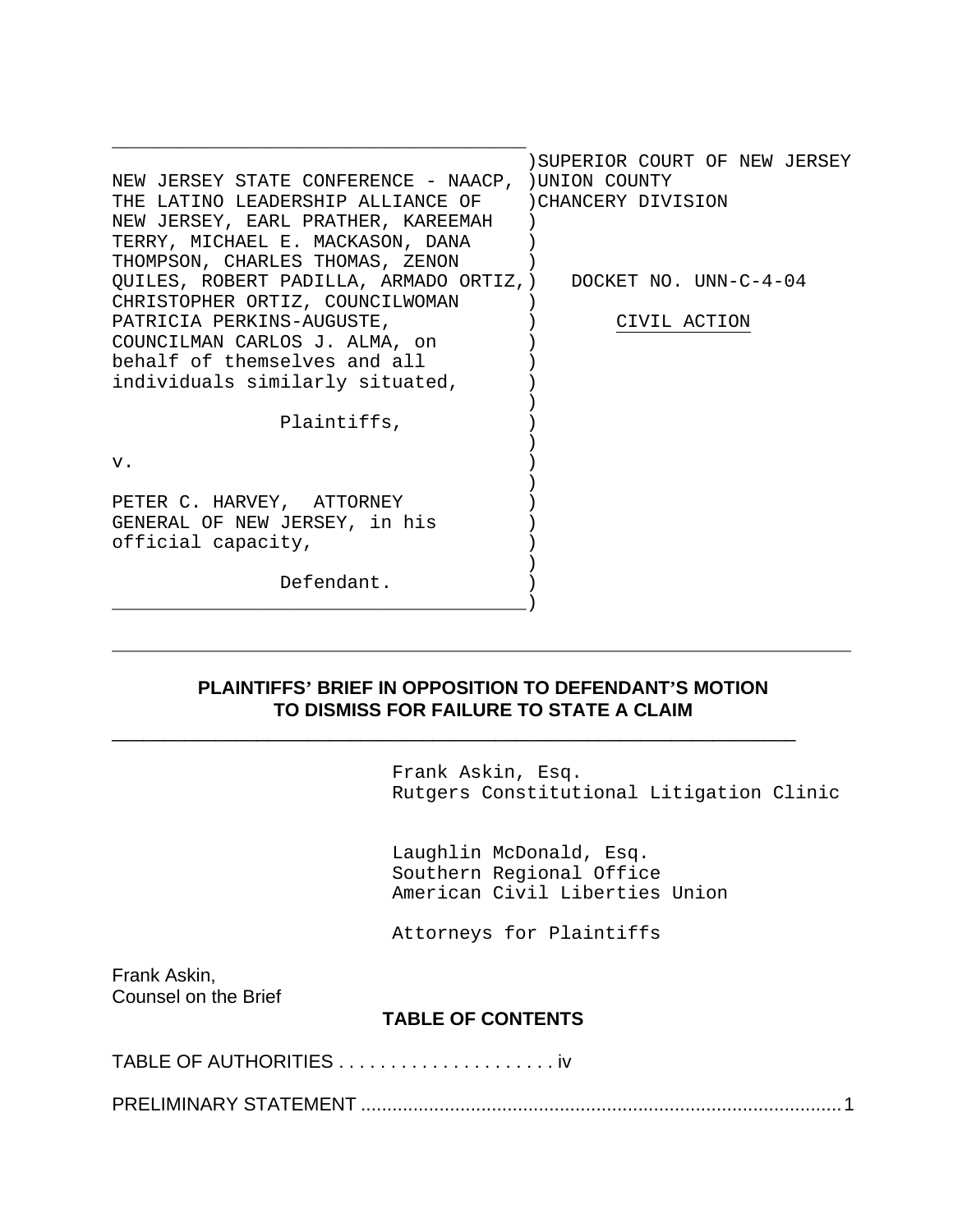|                |    |    | STATEMENT OF FACTS UPON WHICH                                                                                                                                                                                                                                                                                                                                    |    |
|----------------|----|----|------------------------------------------------------------------------------------------------------------------------------------------------------------------------------------------------------------------------------------------------------------------------------------------------------------------------------------------------------------------|----|
| ARGUMENT       |    |    |                                                                                                                                                                                                                                                                                                                                                                  |    |
|                |    |    |                                                                                                                                                                                                                                                                                                                                                                  |    |
| <b>POINT I</b> |    |    |                                                                                                                                                                                                                                                                                                                                                                  |    |
|                |    |    | THE MOTION TO DISMISS FOR FAILURE TO STATE<br>A CLAIM UPON WHICH RELIEF CAN BE GRANTED<br>MUST BE DENIED BECAUSE LAWS SUCH AS NEW<br>JERSEY'S FELON DISFRANCHISEMENT LAW THAT<br>INTERFERE WITH THE RIGHT OF THE MINORITY<br><b>COMMUNITY TO VOTE AND PARTICIPATE</b><br>EFFECTIVELY IN THE POLITICAL PROCESS DENY<br>EQUAL PROTECTION OF THE LAWS UNDER THE NEW |    |
|                | А. | 1. | NEW JERSEY'S FELON DISFRANCHISEMENT LAW<br>ENCROACHES UPON THE FUNDAMENTAL RIGHT<br>TO VOTE, AND IS, THEREFORE, SUBJECT TO<br>The right to vote is one of the<br>most highly protected rights under                                                                                                                                                              |    |
|                |    | 2. | The right to vote includes not only<br>the right to cast a ballot, but<br>also the right of the minority<br>community to an effective political<br>voice                                                                                                                                                                                                         | 17 |
|                | B. | 1. | SINCE NEW JERSEY'S FELON DISFRANCHISEMENT<br>LAW DISPROPORTIONATELY IMPACTS THE EXERCISE<br>OF A FUNDAMENTAL RIGHT BY RACIAL MINORITIES,<br>The New Jersey Constitution provides<br>the highest protection for the rights                                                                                                                                        |    |
|                |    | 2. | The disparate impact of the felon<br>disfranchisement law on minority                                                                                                                                                                                                                                                                                            |    |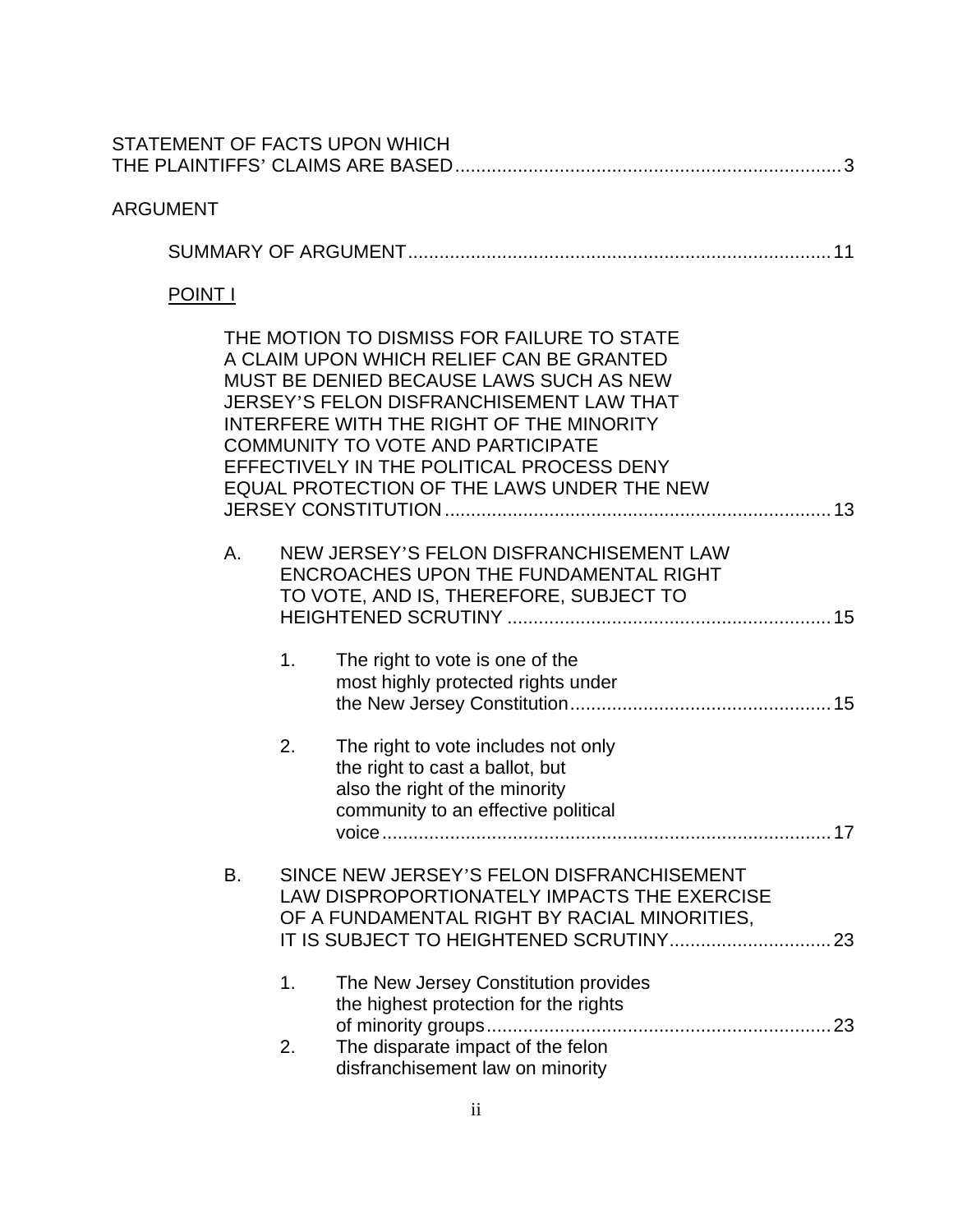|    |    | voters in New Jersey is, in<br>significant part, an artifact of<br>discrimination in the criminal<br>28                                                                                                                        |
|----|----|--------------------------------------------------------------------------------------------------------------------------------------------------------------------------------------------------------------------------------|
|    | 3. | Under the New Jersey Constitution,<br>the State has a heavy burden to<br>justify a law that denies a                                                                                                                           |
| C. |    | THE STATE CANNOT DEMONSTRATE A COMPELLING<br><b>INTEREST IN DISFRANCHISING EX-FELONS WHO</b><br>HAVE RETURNED TO THE COMMUNITY, AND,<br>CONVERSELY, PUBLIC POLICY FAVORS THE<br>REINTEGRATION OF RELEASED OFFENDERS INTO<br>39 |
|    | 1. | The right to vote is a most<br>fundamental aspect of equal<br>participation and membership in<br>society, and, as such, is<br>integrally linked to the State's                                                                 |
|    | 2. | Ex-felon disfranchisement is<br>inconsistent with the policy of fair                                                                                                                                                           |
|    | 3. | New Jersey's felon disfranchisement<br>law is at odds with the policies of<br>most foreign countries and many other                                                                                                            |

## POINT II

## A. THE SUPREME COURT OF CALIFORNIA HAS TWICE STRUCK DOWN STATUTES SPECIFICALLY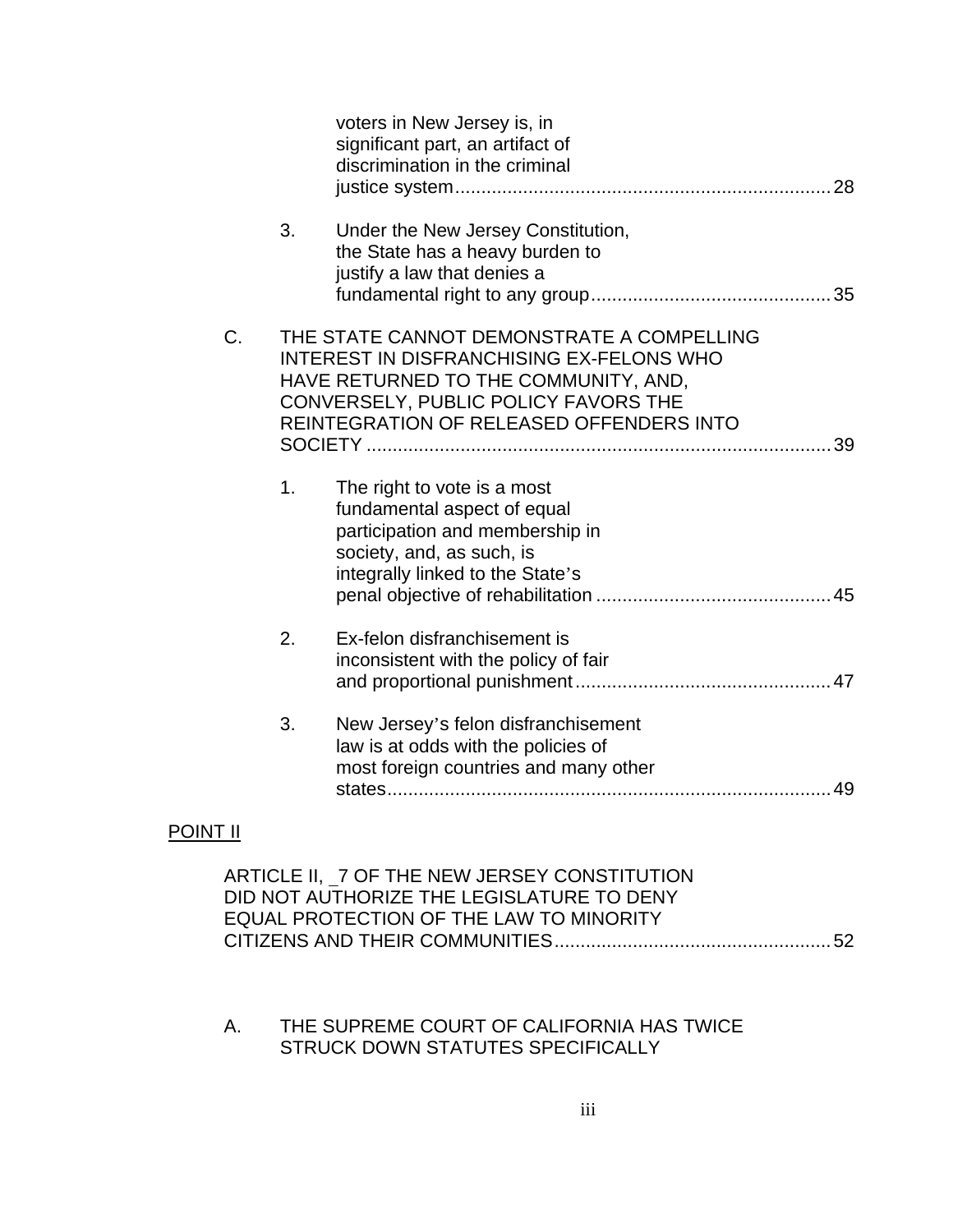|                   | AUTHORIZED BY THE CALIFORNIA CONSTITUTION 55                                                                                |    |
|-------------------|-----------------------------------------------------------------------------------------------------------------------------|----|
| В.                | THE SUPREME COURT OF MASSACHUSETTS STRUCK<br>DOWN A STATUTE SPECIFICALLY AUTHORIZED BY                                      |    |
| C.                | THE UNITED STATES SUPREME COURT HAS<br>RECOGNIZED THAT CONFLICTING CONSTITUTIONAL<br>PROVISIONS SHOULD BE CONSTRUED TO GIVE | 59 |
| D.                | BECAUSE N.J.S.A. 19:4-1(8) EFFECTIVELY DENIES EQUAL<br>PROTECTION OF THE LAWS TO RACIAL                                     |    |
| <b>CONCLUSION</b> |                                                                                                                             | 64 |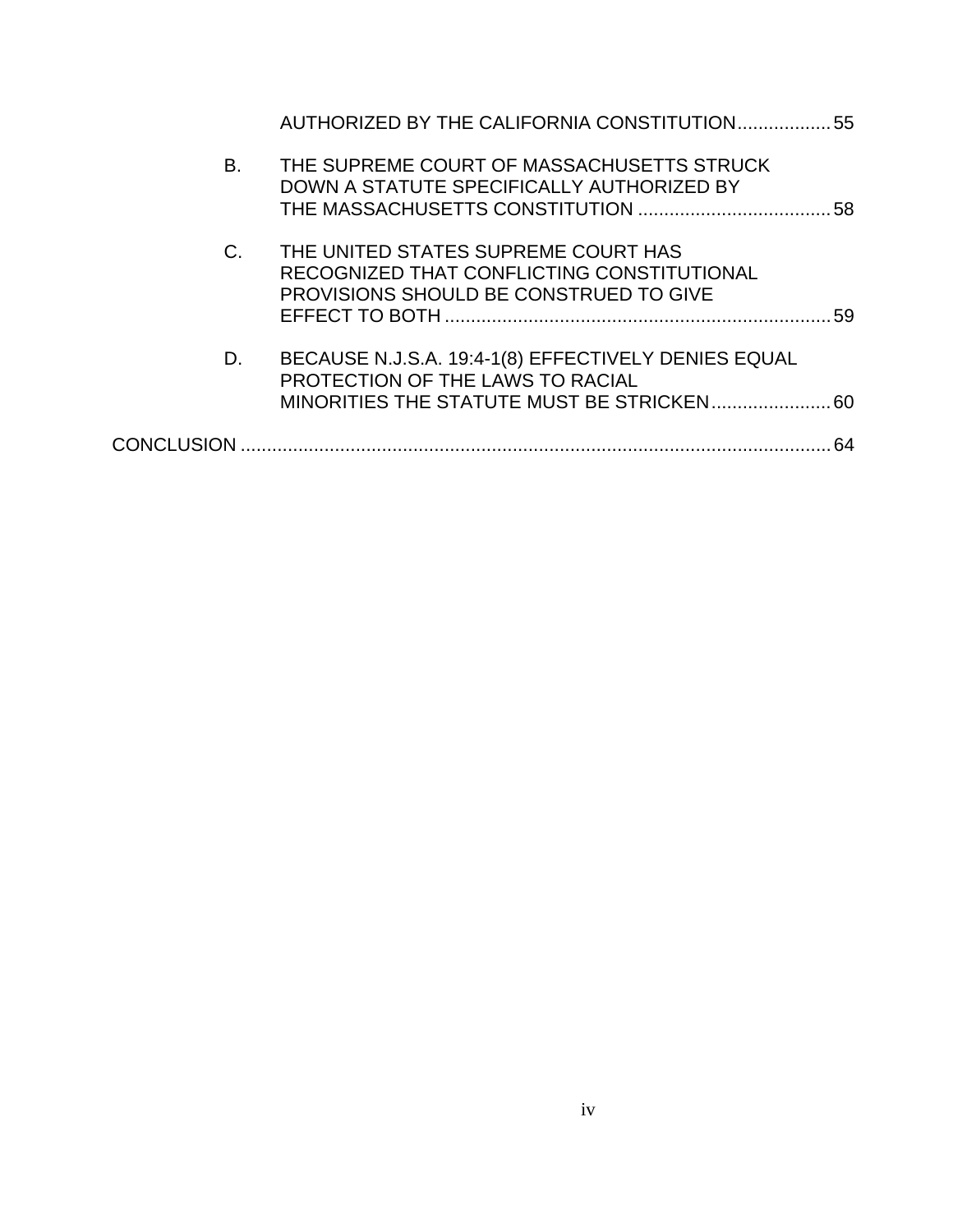## **TABLE OF AUTHORITIES**

## **CASES**

| Commonwealth v. Colon-Cruz, 393 Mass. 150,               |
|----------------------------------------------------------|
|                                                          |
|                                                          |
|                                                          |
|                                                          |
|                                                          |
|                                                          |
|                                                          |
|                                                          |
| Giammario v. Trenton Board Of Ed., 203 N.J. Super. 356   |
|                                                          |
|                                                          |
|                                                          |
| I/M/O Absentee Ballots Cast By Five Residents of Trenton |
| Psychiatric Hospital, 331 N.J. Super. 31                 |
|                                                          |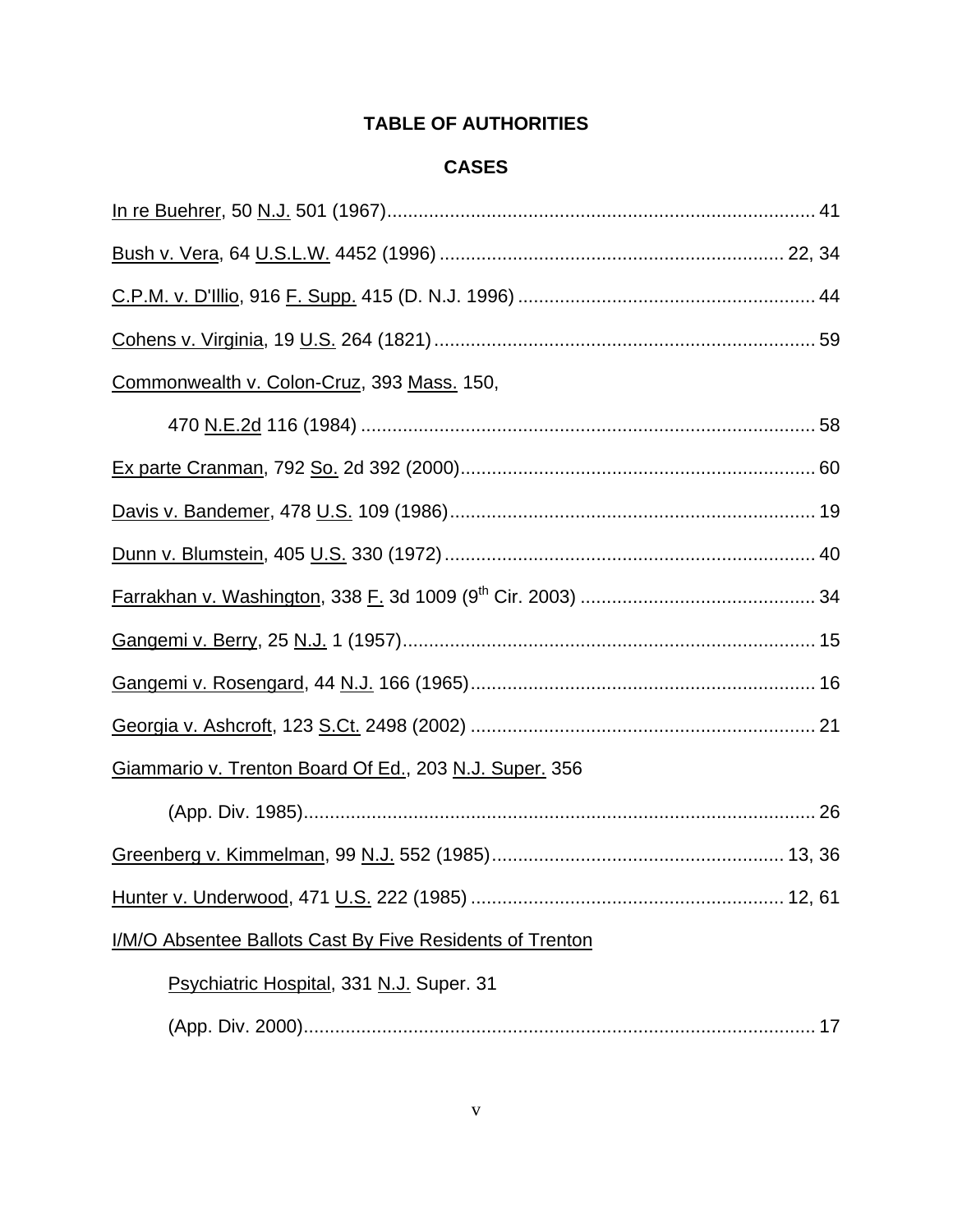|--|--|--|

| McCann v. Superintendent of Elections of Hudson County,      |  |
|--------------------------------------------------------------|--|
| 303 N.J. Super. 371 (Ch. Div. 1997), aff'd, 303              |  |
|                                                              |  |
|                                                              |  |
|                                                              |  |
| <u>New Jersey Democratic Party, Inc. v. Samson, 175 N.J.</u> |  |
|                                                              |  |
| Page v. Bartels, 144 F. Supp. 2d 346                         |  |
|                                                              |  |
| 11, 22                                                       |  |
|                                                              |  |
| People v. Superior Court of Santa Clara County, 31 Cal. 3d   |  |
|                                                              |  |
| Peper v. Princeton University Board of Trustees, 77 N.J.     |  |
|                                                              |  |
|                                                              |  |
|                                                              |  |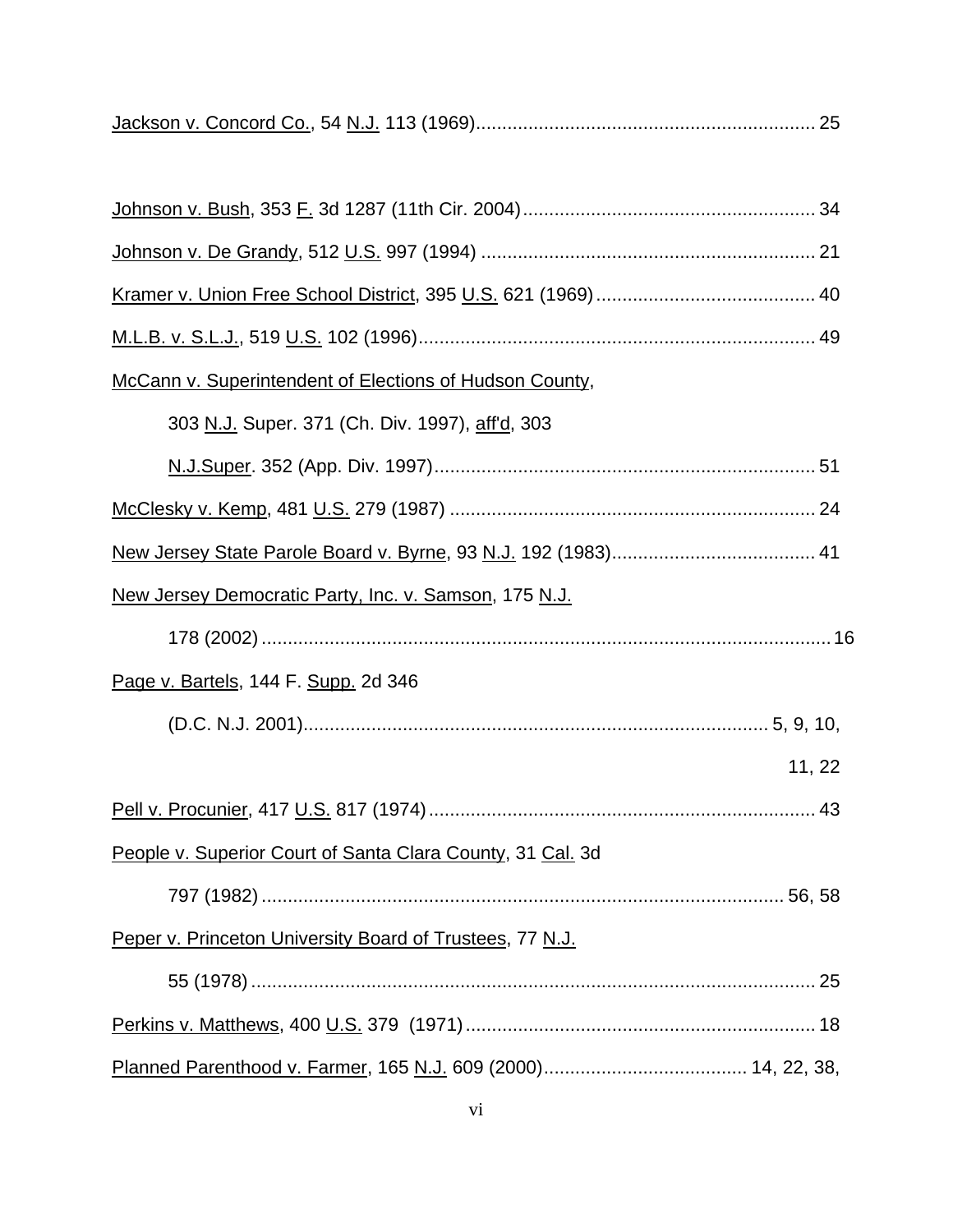|--|--|--|

|                                                         | 45, 48, 50 |
|---------------------------------------------------------|------------|
|                                                         |            |
| Southern Burlington County NAACP v. Mt. Laurel, 67 N.J. |            |
|                                                         |            |
|                                                         | 56, 60, 62 |
|                                                         |            |
|                                                         | 26, 27     |
|                                                         |            |
|                                                         |            |
|                                                         |            |
|                                                         |            |
|                                                         |            |
|                                                         |            |
|                                                         | 26         |
|                                                         |            |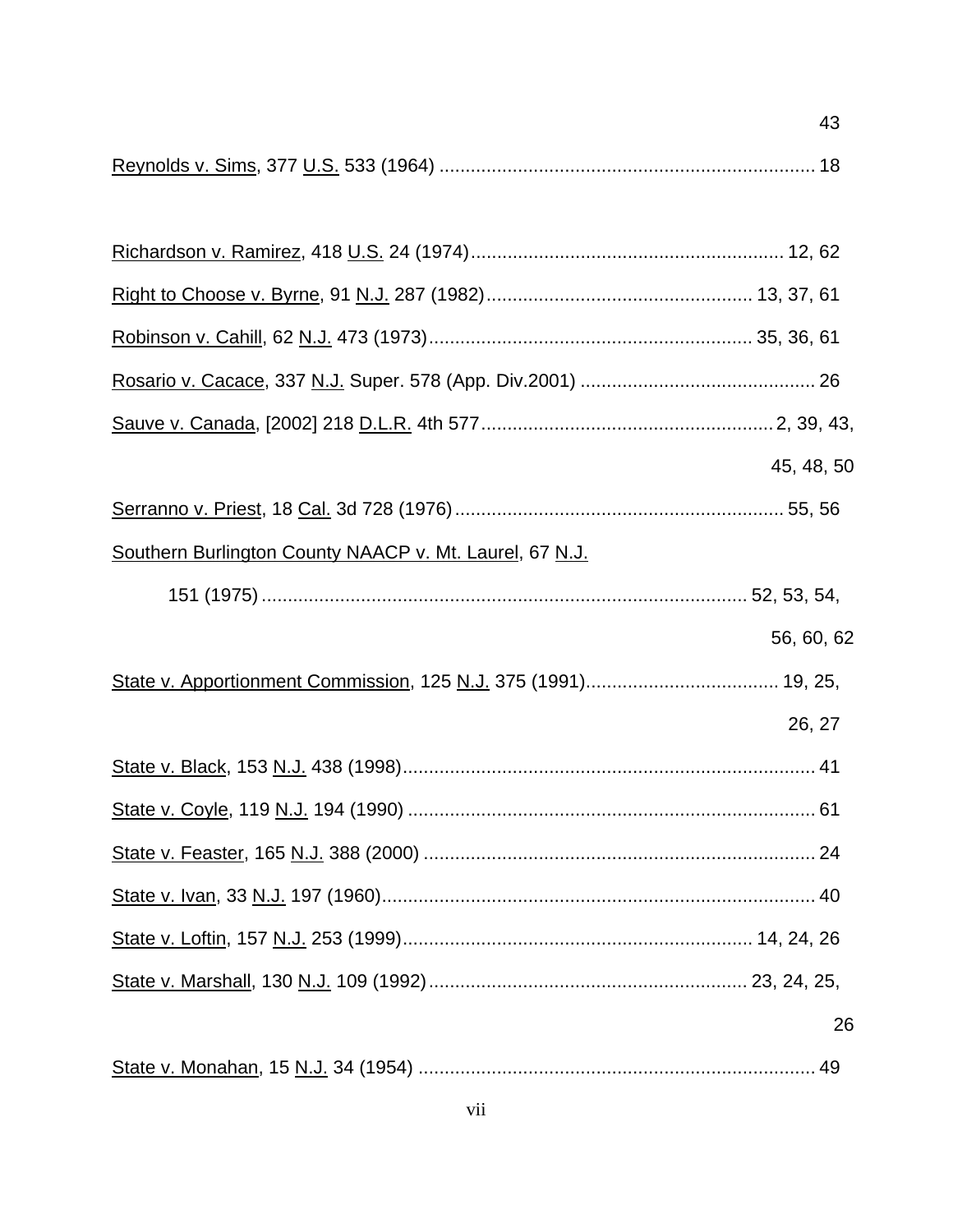| State v. Rosenberger, 207 N.J. Super. 350 (Super. Ct. |
|-------------------------------------------------------|
|                                                       |
|                                                       |
| 22                                                    |
|                                                       |
| 47                                                    |
|                                                       |
|                                                       |
|                                                       |
|                                                       |
|                                                       |
| Worden v. Mercer County Board of Elections, 61 N.J.   |
|                                                       |
| <b>STATUTES</b>                                       |

|--|--|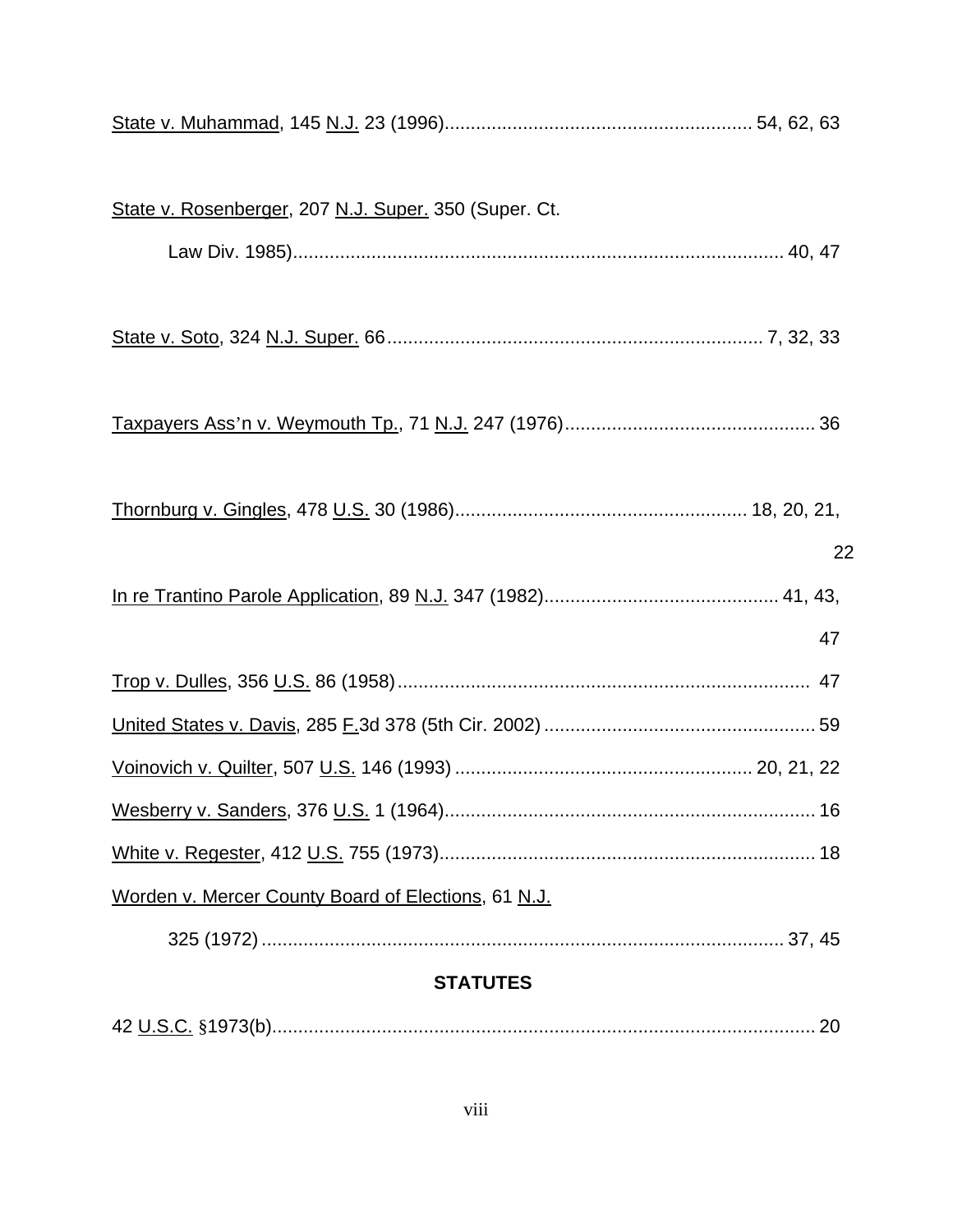| 61, 62      |
|-------------|
|             |
|             |
|             |
|             |
| 52, 53, 57, |
| 60, 61      |
|             |
|             |
|             |

## **MISCELLANEOUS**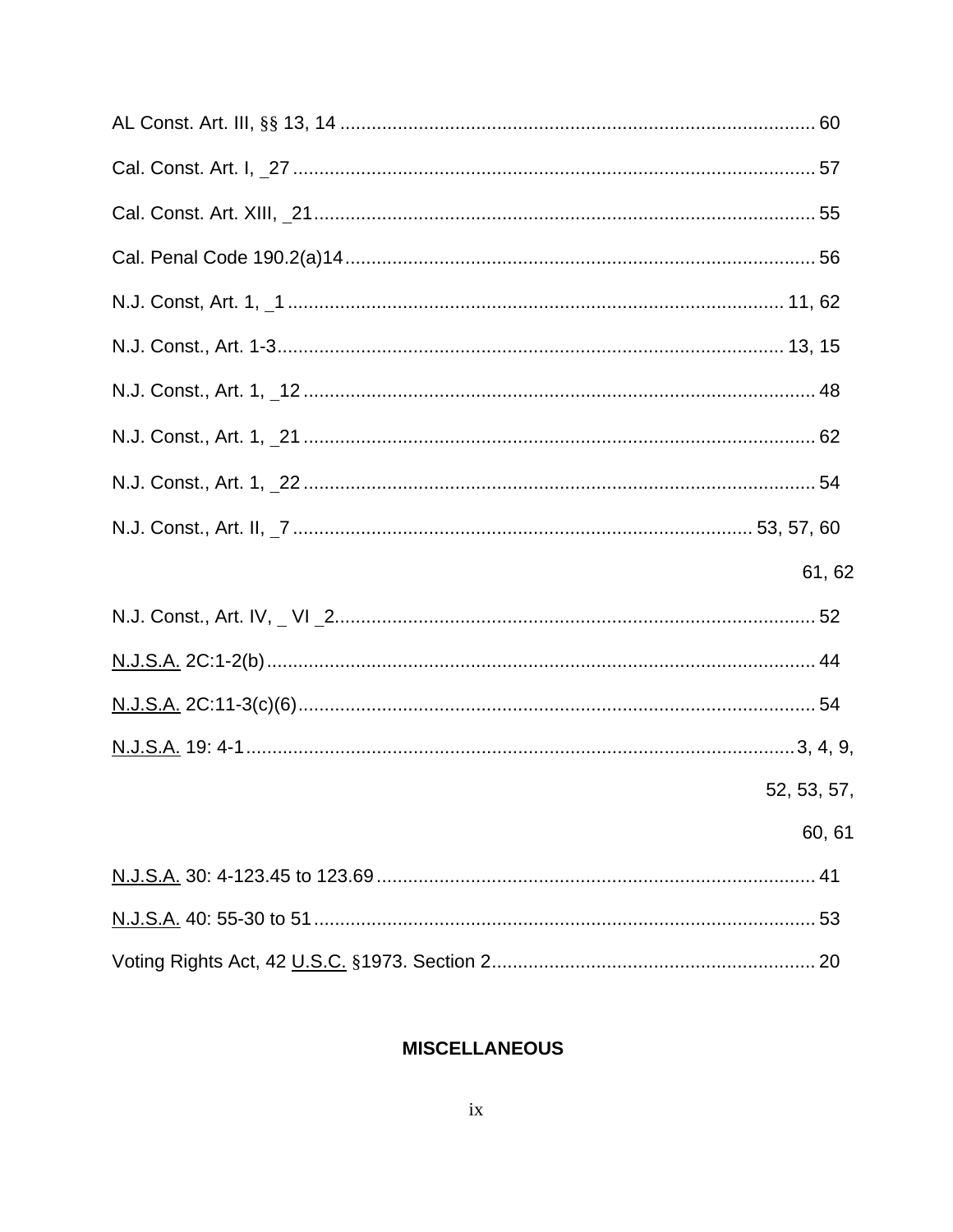#### ABA Criminal Justice Standards on Collateral Sanctions

| and Discretionary Disqualification of Convicted           |  |
|-----------------------------------------------------------|--|
|                                                           |  |
| Alice E. Harvey, Comment, Ex-felon Disenfranchisement And |  |
| Its Influence On The Black Vote: The Need For A Second    |  |
|                                                           |  |

Aman McLeod, et al., The Locked Ballot Box: The Impact of

# State Criminal Disenfranchisement Law of African American Voting Behavior and Implications for Reform,

|--|--|

## Andrew von Hirsch, Censure and Sanctions, Oxford University Press (1993), Chapters 2, 5, and epilogue ............................................................49

Gary L. Reback, Disfranchisement of Ex-felons: A Reassessment,

|--|--|--|

George P. Fletcher, Disfranchisement As Punishment: Reflections on the Racial Uses of Infamia, 46 UCLA L. Rev. 1895,

1906-07 .............................................................................................................. 46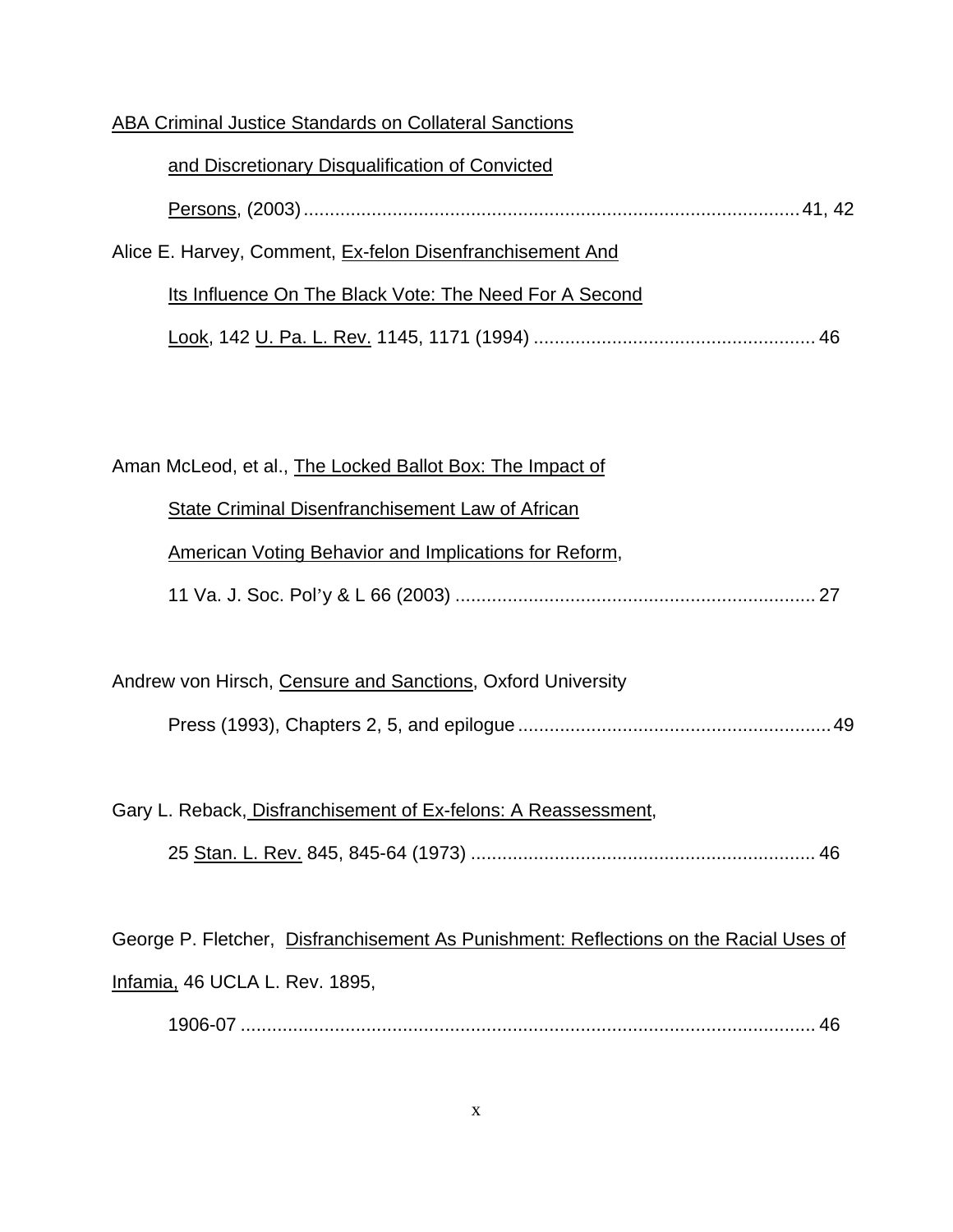Hirst v. United Kingdom (no. 2) press release available

at: www.wchr.coe.int/Eng/Press/2004/mar/ ChamberJudgmentHirstvUK3034.htm ...................................................................50

Jon Shure & Rashida MacMurray, Restoring The Right To Vote:

Isn't It Time?, New Jersey Policy Perspective, (October 2000)50, 51

## Marc Mauer, Felon Voting Disenfranchisement: A Growing

| <b>Collateral Consequence of Mass Incarceration, 12 Fed.</b>                               |
|--------------------------------------------------------------------------------------------|
|                                                                                            |
| Marc Mauer & Jamie Feliner, The Lost Voters, 154 N.J.L.J.                                  |
|                                                                                            |
| Minister of Home Affairs v. National Institute for Crime Prevention and the Re-Integration |
| of Offenders (NICRO),                                                                      |
| (March 2004), available at:                                                                |
| http://www.sentencingproject.org/pdfs/southafrica-                                         |
|                                                                                            |
| Pamela Karlan, Convictions and Doubts: Retribution,                                        |
| Representation, and the Debate Over Felon                                                  |
| Disenfranchisement, Stanford Law School, Public Law                                        |
|                                                                                            |
| 35, 40                                                                                     |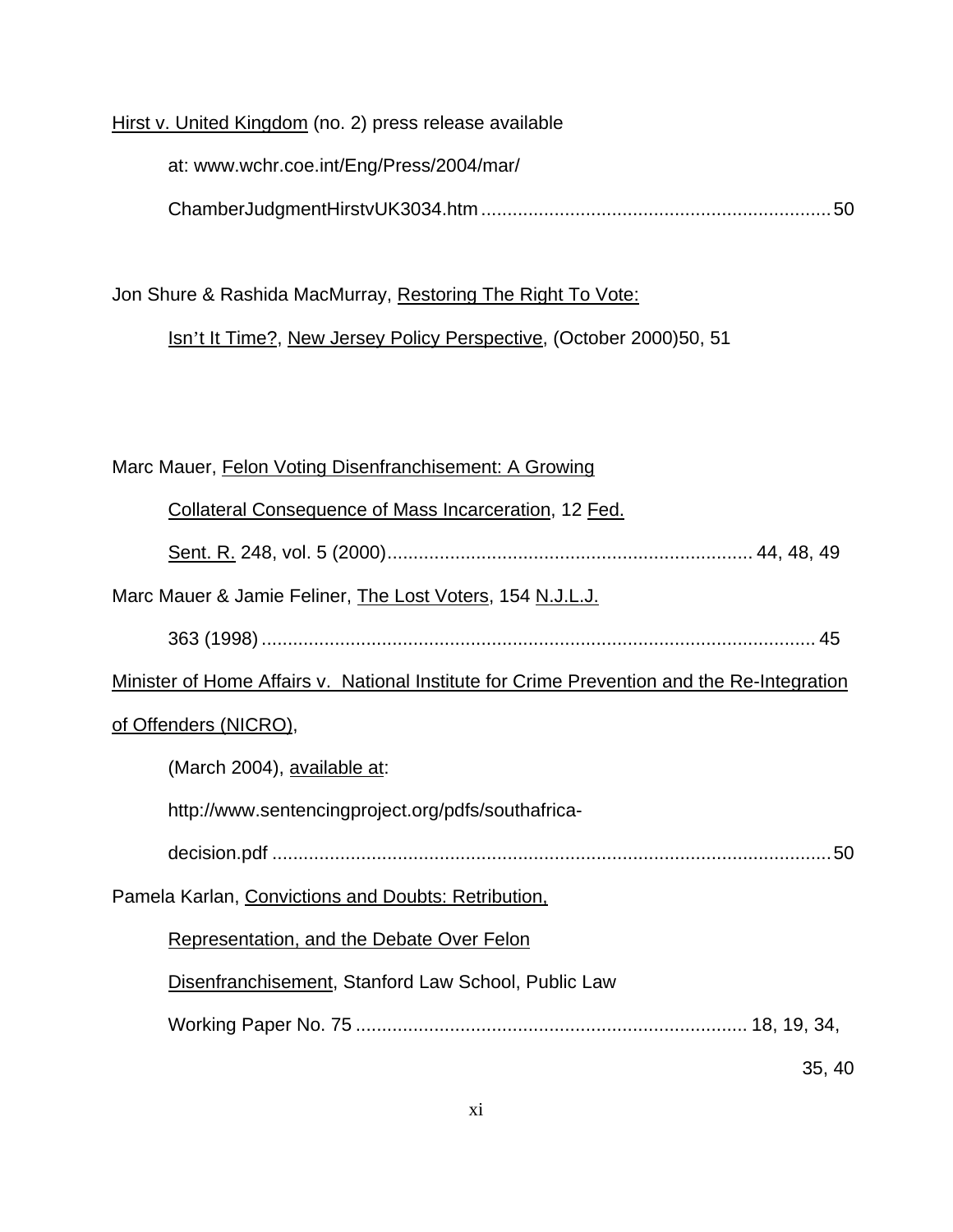Peter Verniero, Attorney General of the State of New Jersey, "Interim Report of the New Jersey State Police Regarding Allegations of Racial Profiling", April 20, 1999...............32

Ronald D. Rotunda & John E. Nowak, TREATISE ON CONSTITUTIONAL

## LAW: SUBSTANCE AND PROCEDURE \_ 23.17 (1999) ..................................................61

The Sentencing Project, Felon Disenfranchisement Laws in the United States ................50 Walter M. Grant et al., Special Project, The Collateral Consequences of a Criminal Conviction, 23 Vand. L. Rev.

929, 1228 (1970) ...................................................................................................46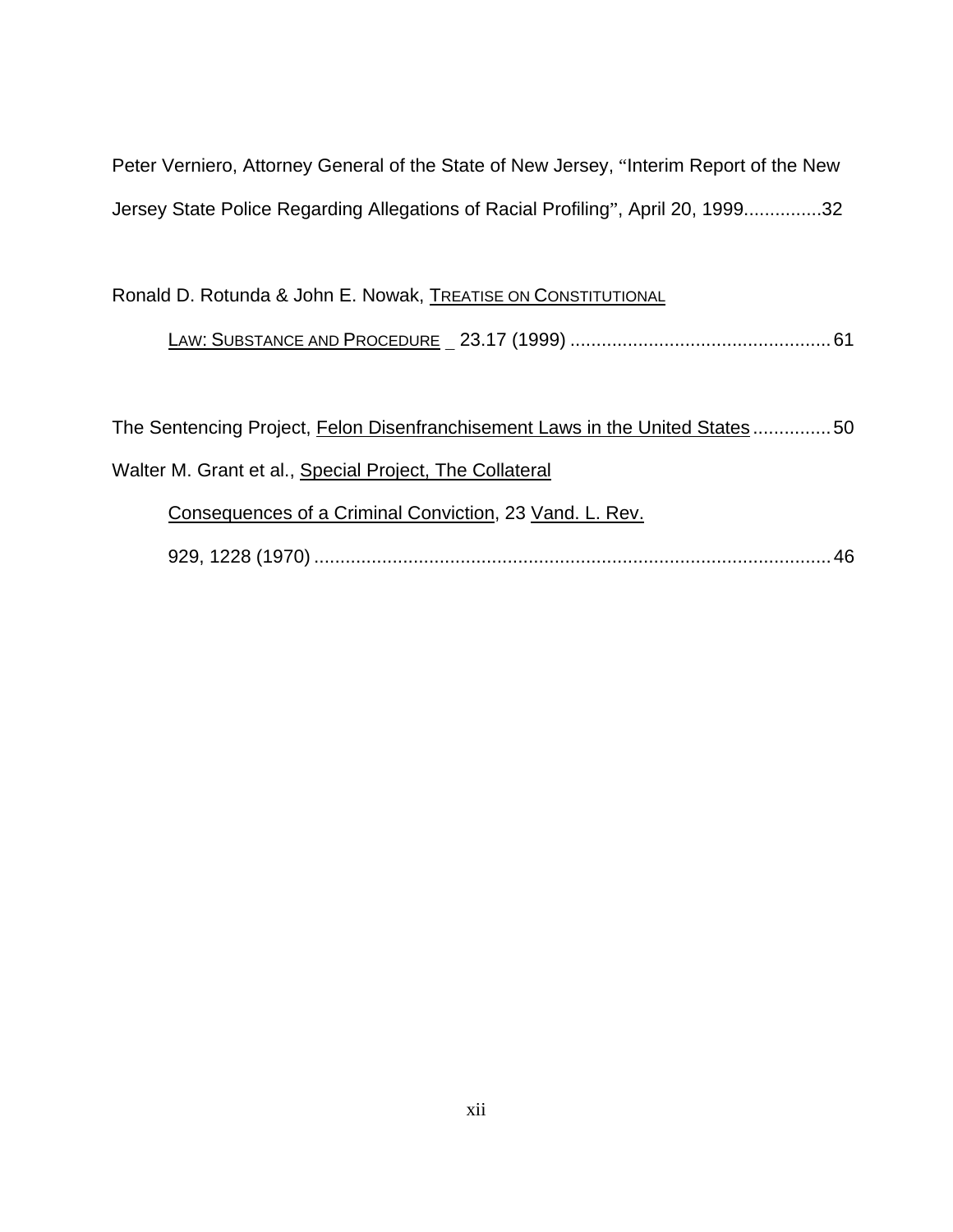#### **PRELIMINARY STATEMENT**

The uncontested allegations of the Complaint dramatize the negative impact of felon disfranchisement on the ability of New Jersey's minority community<sup>[1](#page-12-0)</sup> to influence political and governmental affairs in the State. Moreover, the political consequences of the law are not merely the neutral result of even-handed application of the law; they are, in fact, an artifact of the racially discriminatory application of the criminal justice system itself. The uncontested fact is that African-Americans and Hispanics are investigated, arrested, prosecuted and convicted in proportions that far exceed their propensity to commit crime as a consequence of well documented racial profiling and other discriminatory practices.

There are three fundamental flaws in Defendant's arguments in support of their motion to dismiss.

(1) This is not a case about economic regulation to which the Legislature is entitled to deference and a statute is subject only to rational-basis review. This is a case about legislation which negatively impacts on fundamental rights of a protected class and is thus subject to the strictest of scrutiny. There is no warrant in our laws for the Constitution to authorize the State Legislature to enact legislation denying the Equal Protection of the Laws.

(2) The legislation at issue not only has a disparate impact on the fundamental right of a protected class (the racial minority community in New Jersey) to be able to

<span id="page-12-0"></span> $\overline{a}$ 

 $1$  The Complaint identifies the minority community as African-Americans and Hispanics. ¶¶ 1 and 29. ¶ references are to the Amended Complaint.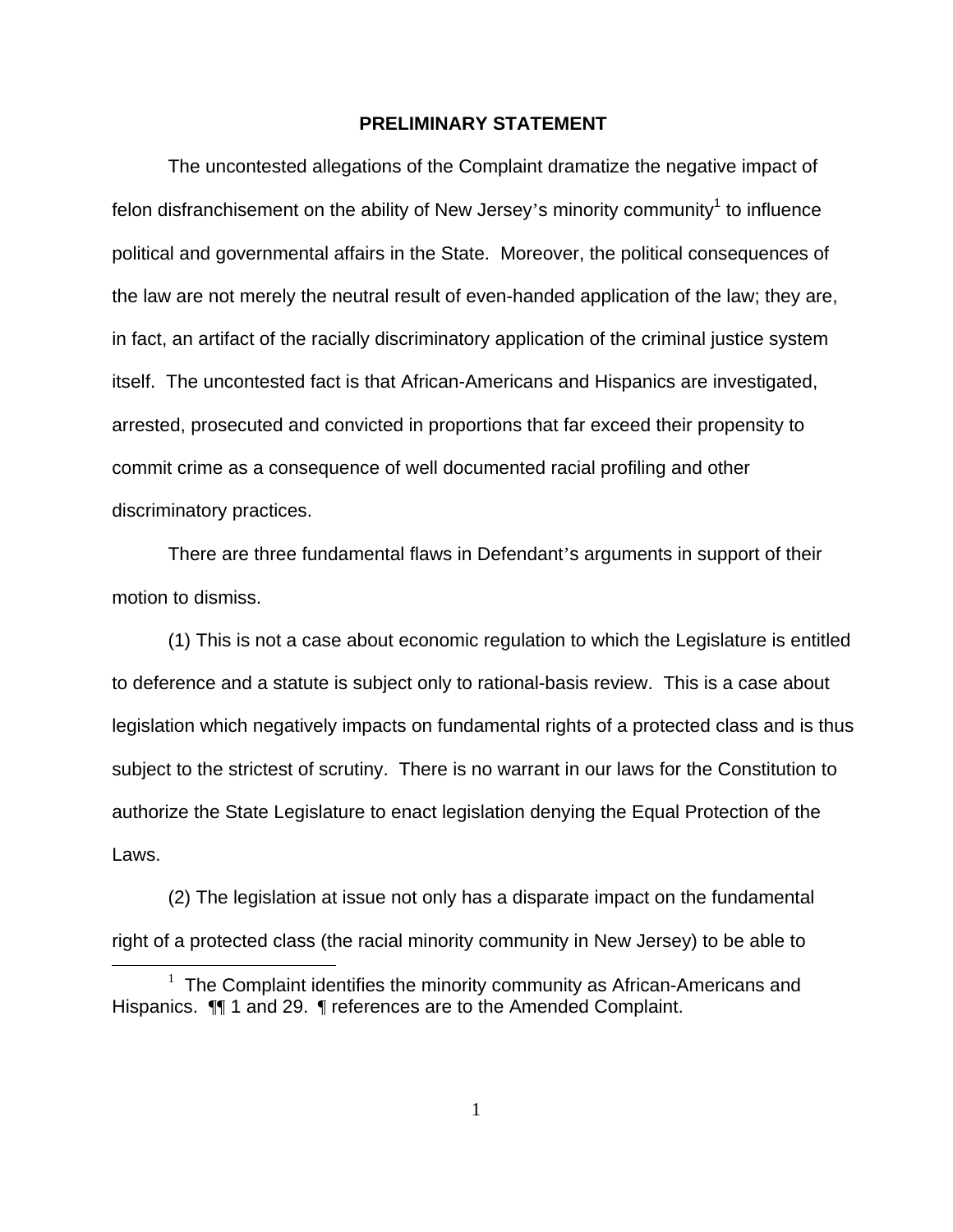participate fully and equally in the political process. It is the unchallenged allegation of the Complaint that the disparate impact is also, in large measure, an artifact of the discriminatory operation of the criminal justice system in New Jersey. In other words, the injury inflicted on the voting power of the minority community arises not because members of that community are more prone to commit crime, but rather because members of that community are the victims of racial profiling which makes them subject to investigation, arrest, prosecution and conviction out of proportion to their criminality.

(3) While Plaintiffs do not necessarily concede that the State has authority to deny voting rights to incarcerated felons (see Sauve v. Canada, [2002] 218 D.L.R. 4th 577) (holding by Canadian Supreme Court that the State may not disfranchise incarcerated inmates in custody for two or more years), Plaintiffs do assert that felons on parole and probation are easily distinguishable from those still confined. All modern penal theory agrees that once felons are released from custody, the societal interest in punishment of such persons has been superseded, and public policy changes to favor their rehabilitation and re-integration into society. Thus there is no longer any significant, let alone compelling, reason to deny them the right of franchise.

#### **STATEMENT OF FACTS UPON WHICH THE PLAINTIFFS' CLAIMS ARE BASED**

Plaintiffs' class complaint, filed January 6, 2004, challenges New Jersey's practice of denying suffrage to convicted persons on parole and probation as a violation of Equal Protection of the Laws under the New Jersey Constitution, because of its discriminatory and disparate impact on the African- American and Hispanic electorate in the state. This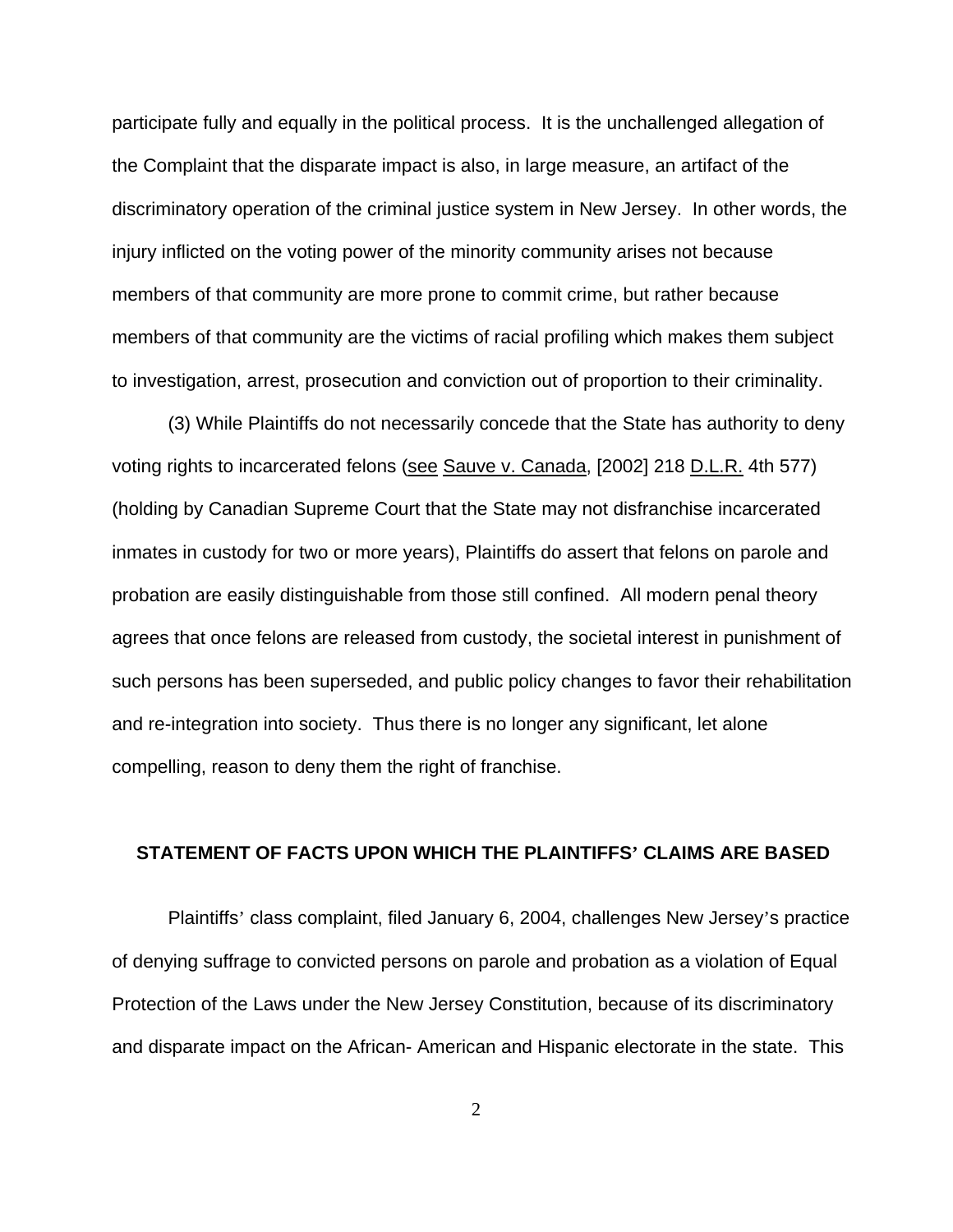brief is filed in opposition to the Defendant's Motion to Dismiss for failure to state a claim.

Disfranchisement is mandated by N.J.S.A. 19:4-1, which states in part: "No person shall have the right of suffrage. . . [w]ho is serving a sentence or is on parole or probation as the result of a conviction of any indictable offense under the laws of this or another state or the United States."

This case is brought on behalf of the New Jersey State Conference NAACP; the Latino Leadership Alliance of New Jersey (hereinafter "LLA"); two racial minority members of the Elizabeth City Council; and nine individuals on parole or probation. The Plaintiff class includes two subclasses: (1) African-American and Hispanic persons of lawful voting age currently on parole or probation in the state of New Jersey as a result of a conviction for an indictable offense and otherwise qualified to vote but for the provisions of N.J.S.A. 19:4-1; (2) African-American and Hispanic persons of lawful voting age, citizens of the United States and qualified to vote in New Jersey, but denied an equal opportunity to influence the political process in New Jersey because of the disproportionate disfranchisement of African-American and Hispanic persons on parole and probation. The NAACP is the oldest and largest civil rights organization in the United States, and has a long history of involvement in protecting the voting rights of African-Americans as well as challenging racial discrimination. The State Conference is concerned that the impact of the disfranchisement affects the entire African-American community in New Jersey in its ability to participate in the political process and to elect to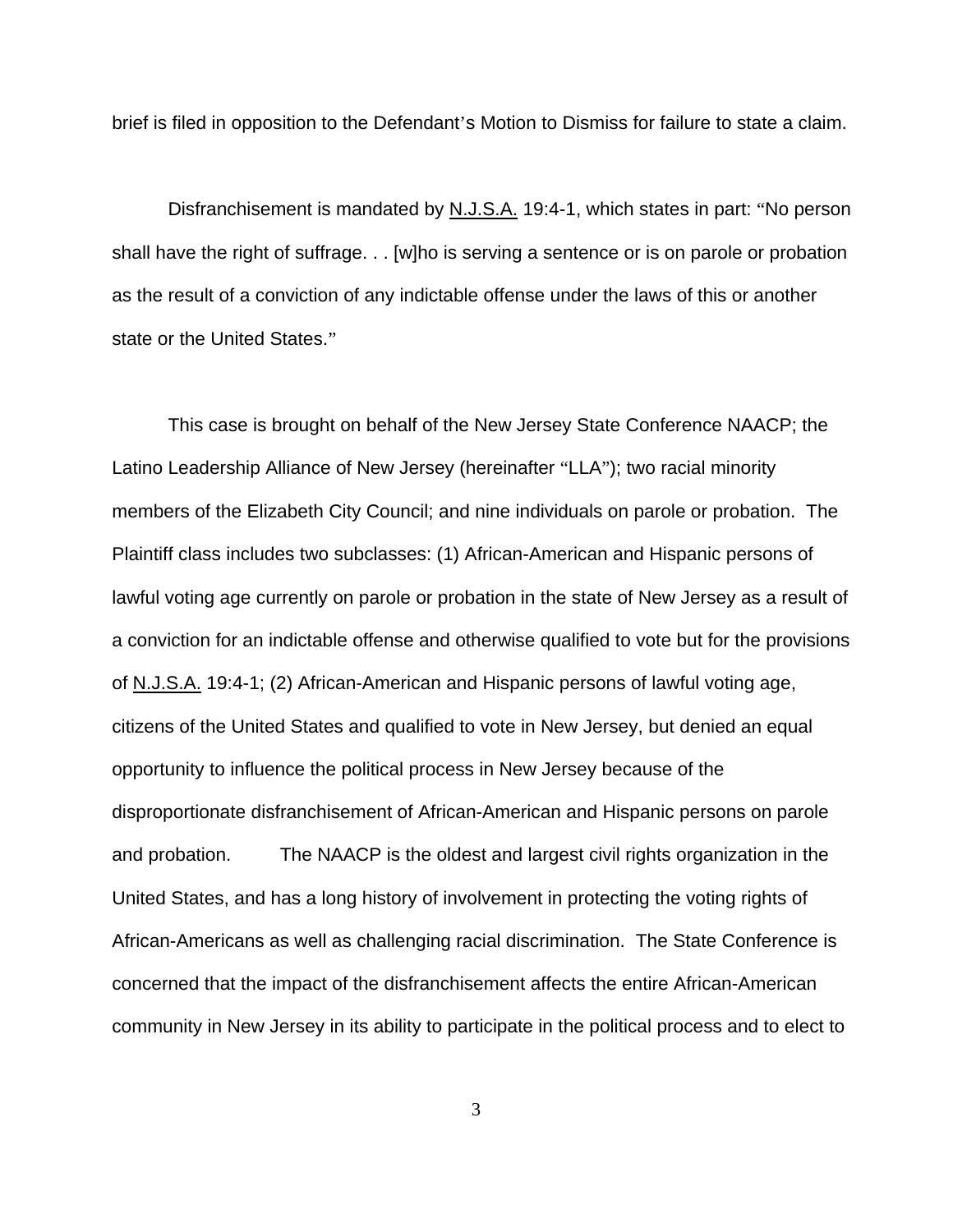public office candidates of their choice.  $\frac{3}{2}$ . The LLA is a voluntary organization that seeks to improve the status of Hispanic/Latino Americans, in part by working to end discriminatory practices. Part of the LLA's mission to work to elect both Hispanic and non-Hispanic candidates who have proven track records of support for issues that matter to Hispanics. 4. The LLA has similar concerns as the NAACP, namely, that the disproportionate disfranchisement of Hispanics harms not only the individuals themselves, but the larger Hispanic community as well.

Patricia Perkins-Auguste and Carlos J. Alma are racial minority members of the Elizabeth City Council. Councilwoman Perkins-Auguste is active in the promotion of voter registration and participation in the African-American community. \_14. Councilman Alma focuses his interests on voter registration and participation in the Hispanic community. \_15.

The reality of racial profiling plays a central role in the grossly disparate impact of the felon disfranchisement law for these two minority groups, which often vote as a bloc in New Jersey elections. See Page v. Bartels, 144 F.Supp. 2d 346, 358 (3-judge D.Ct., 2001). The resulting disfranchisement of African American and Hispanic electorate has a dramatic impact on the individuals involved, as well as on their respective communities. The allegations of the Complaint show that African-American and Hispanics are arrested, prosecuted, convicted, and sentenced to incarceration at substantially higher rates than non-Hispanic white persons. ¶20. Although African-Americans make up only 13.6 percent of New Jersey's overall population, they comprise 63 percent of the prison population, 60 percent of the parolee population and 37 percent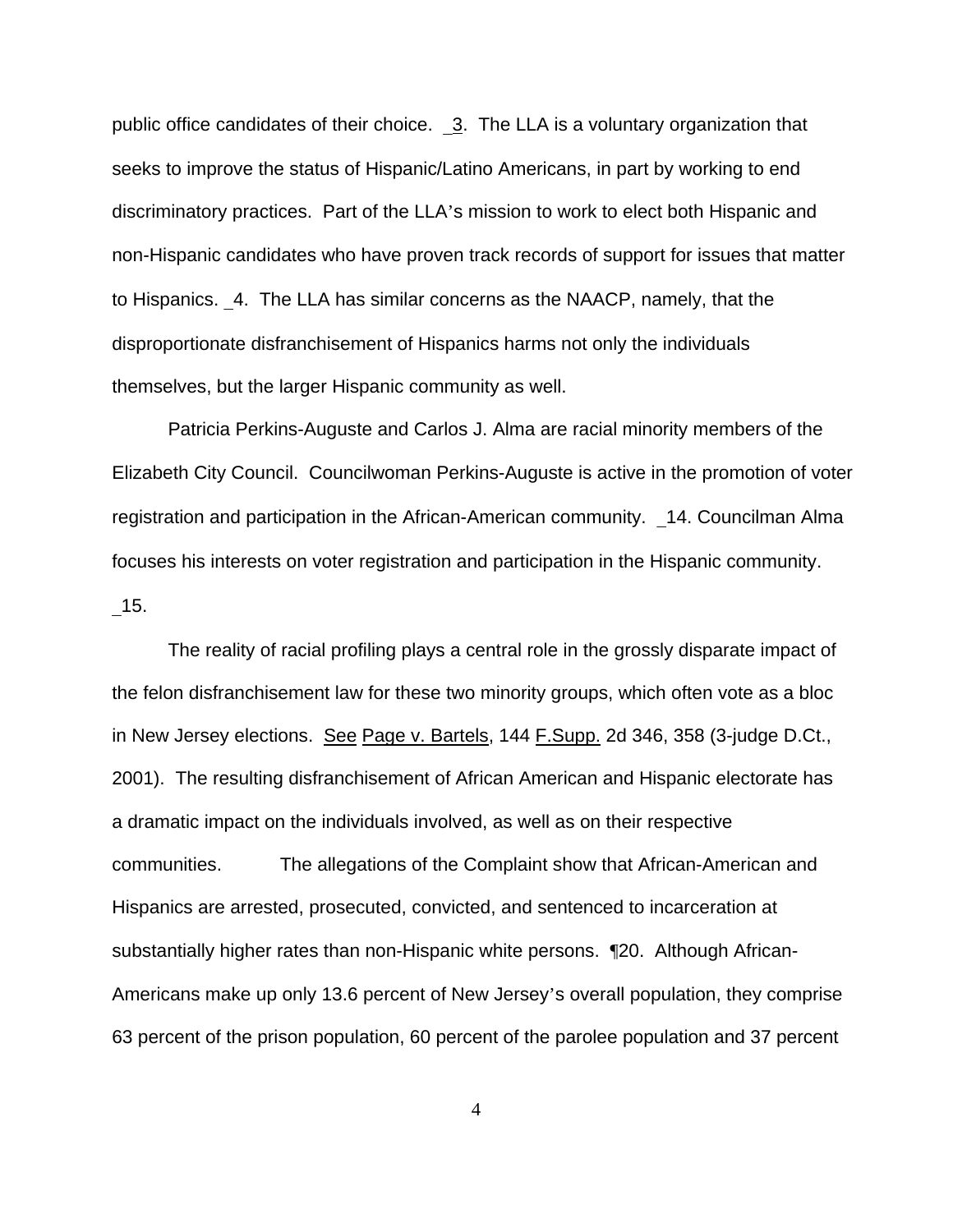of the probationary population. ¶23. The data show a similar skew in the Hispanic population. While Hispanics are only 13.3 percent of the overall state population, they make up 18 percent of the prison population, 20 percent of the parolee population and 15 percent of the probationary population. ¶24. When the statistics are combined, the figures create a stark picture of the disparity between the minority percentage in the overall population of New Jersey and their representation in the incarcerated and postincarcerated population. While white non-Hispanics represent 72.6 percent of the overall population, they make up only about 19 percent of the prison population, 19 percent of the parolee population, and 41 percent of the probationary population. ¶26. By contrast, African-American and Hispanics represent a mere 27.4 percent of the overall population, but they make up some 81 percent of the prison population,<sup>2</sup> more than 75 percent of the parolee population, and 52 percent of the probationary population. ¶¶25, 26.

The unchallenged facts also demonstrate that the racially disparate impact of felony disfranchisement does not result from the neutral application of the law. It is a consequence of the discriminatory application of the law and well documented racial profiling. This is starkly shown by the statistics dealing with traffic stops and drug arrests. One study that compared "radar" based tickets verses discretionary stops by state police showed that African-Americans received 19.1 percent of the radar tickets compared to 43.8 percent of tickets issued after discretionary stops. \_34. In other

<span id="page-16-0"></span> $2$  Nearly all of those currently incarcerated will eventually be placed on parole as they complete their sentences.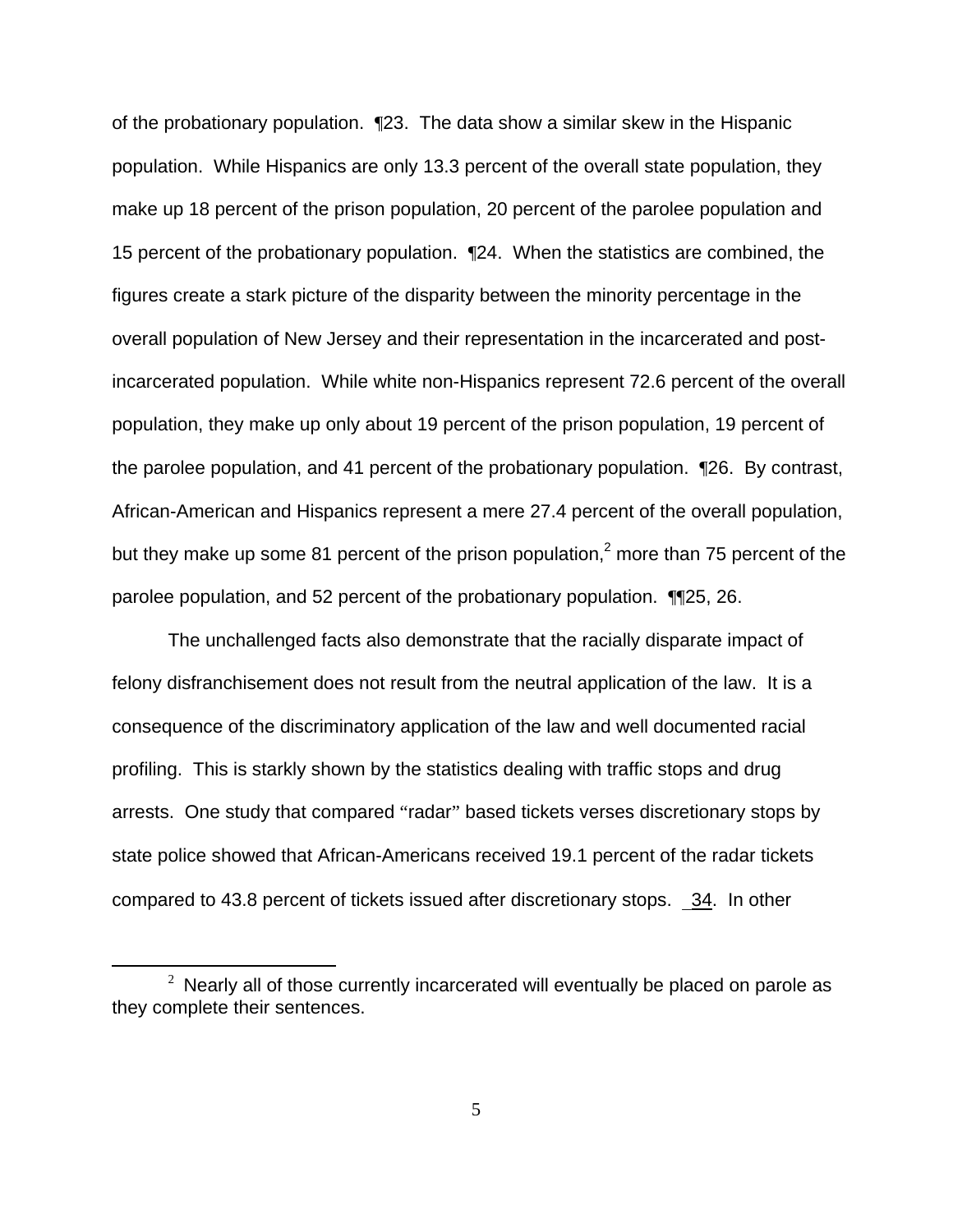words, when police were allowed to pick their targets, minority drivers were targeted more than twice as often as whites.

In State v. Soto, the court found a *de facto* police policy of targeting blacks for investigation and arrest. 324 N.J. Super., 66, 84 (Law Div., 1996). The findings of the court in Soto were expanded upon in the "Interim Report of the State Police Review team Regarding Allegations of Racial Profiling" issued by Attorney General Peter Veniero in 1999. \_36(B). The conclusion was that despite the efforts and official policies to address the issue of racial profiling, "the problem of disparate treatment is real not imagined." 36(B)(2). A resultant effect of such discriminatory traffic stops is arrests for possession of drugs. Figures for the Newark, Moorestown and Cranbury State Police districts for serious arrests (generally excluding traffic and drunk driving arrests), from a sampling of 2,871 cases, showed that only 32.5 percent were white non-Hispanic, while 61.7 percent were blacks.  $36(B)(4)$ . The conclusion of that study was that

the fact that the arrest rates for whites was comparatively low does not mean that white motorists are less likely to be transporting drugs, but that they are less likely to be suspected of being drug traffickers in the first place, and, thus, less likely to be subjected to probing investigative tactics designed to confirm suspicions of criminal activity such as , notably, being asked to consent to a search.

 $36(B)(4)$ .

State Attorney General John Farmer testified before the Legislature on April 3, 2001, that despite efforts by the State Police to curb racial profiling, the practice has continued into the 21<sup>st</sup> Century. \_36©). Farmer testified that a study of Troop D showed that only 19 percent of consent searches involved white drivers, while 79 percent involved blacks and Hispanics. \_36©). These searches and subsequent arrests for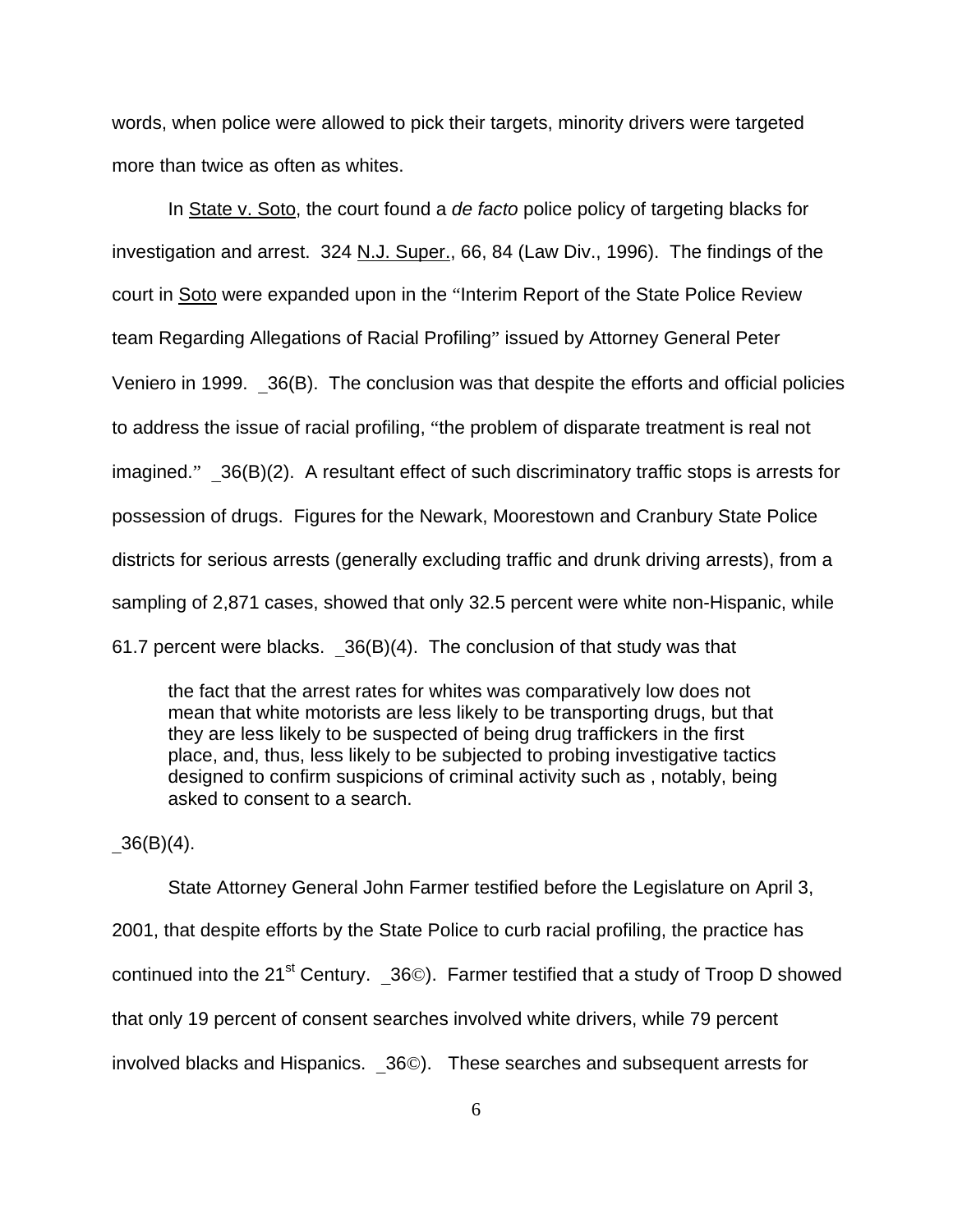transportation of drugs have coincided with the stepped up social policy of incarcerating drug offenders. In 1982, only 12 percent of the state's prison inmates were drug offenders, and 31 percent were white. \_36©). By contrast, in 2001, 34 percent of those incarcerated in state prisons were drug offenders, of which only 18 percent were white. 37. The New Jersey Department of Corrections has attributed these disparate figures to the impact of the 1986 Comprehensive Drug Reform Act, which led to the targeting of inner city neighborhoods where the population is overwhelming minority. \_37. The result of this policy has been a staggering 475 percent increase in the number of African Americans incarcerated for drug offenses, while the identical figures amongst the white population is only a 112 percent increase. \_38.

Yet, national research shows that whites and African-Americans use illegal drugs at the similar rates. \_40. In self- reporting studies, conducted by the U.S. Department of Health and Human Services, Substance Abuse and Mental Health Services Administration (SAMHSA), 8.5 percent of whites and 9.7 percent of African-Americans reported using drugs the previous month. \_40. Similar numbers of survey participants reported themselves to be dependent on illicit substances (9.3 percent of whites and 9.5 percent of African-Americans). \_40. In New Jersey, a study entitled "Drug and Alcohol Use Among New Jersey High School Students" conducted every three years, showed in 1999 (the last year for which figures are available) that 46.7 percent of white high school students reported marijuana use, while 40.1 percent of African-Americans and 36.3 percent of Hispanic students reported using marijuana. \_40. The same study showed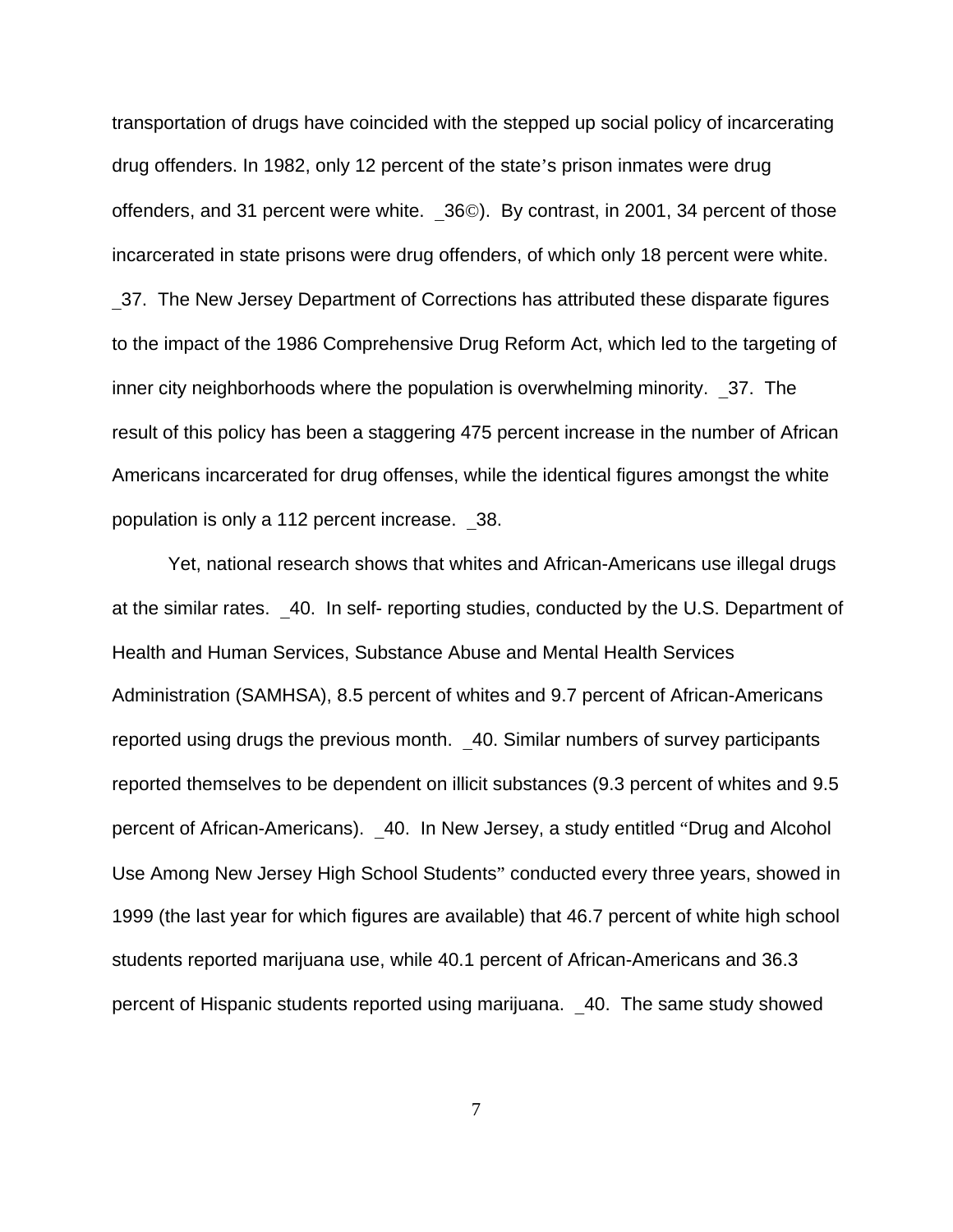reported use of cocaine amongst students to be 8.6 percent for whites, 2.4 percent for African-Americans, and 6.4 percent for Hispanics. \_40.

A consequence of the foregoing figures is that some 62 percent of those who are denied the right to vote pursuant to N.J.S.A. 19:4-1 are African-Americans and Hispanics. 28. These figures are made even more significant by the findings of a 3-Judge Federal District Court's in Page v. Bartels that "the African-American and Hispanic communities [in New Jersey] often vote as a bloc--a fact which may be considered in assessing the ability of either community to select candidates of its choice." 144 F.Supp. 2d at 358.

The electoral disadvantage suffered by the minority community as a consequence of this flawed system is palpable, and is a direct result of governmental action that is discriminatory. Its consequence is to significantly dilute the opportunity of the minority community to elect to public office candidates of their choice and to influence the governing process.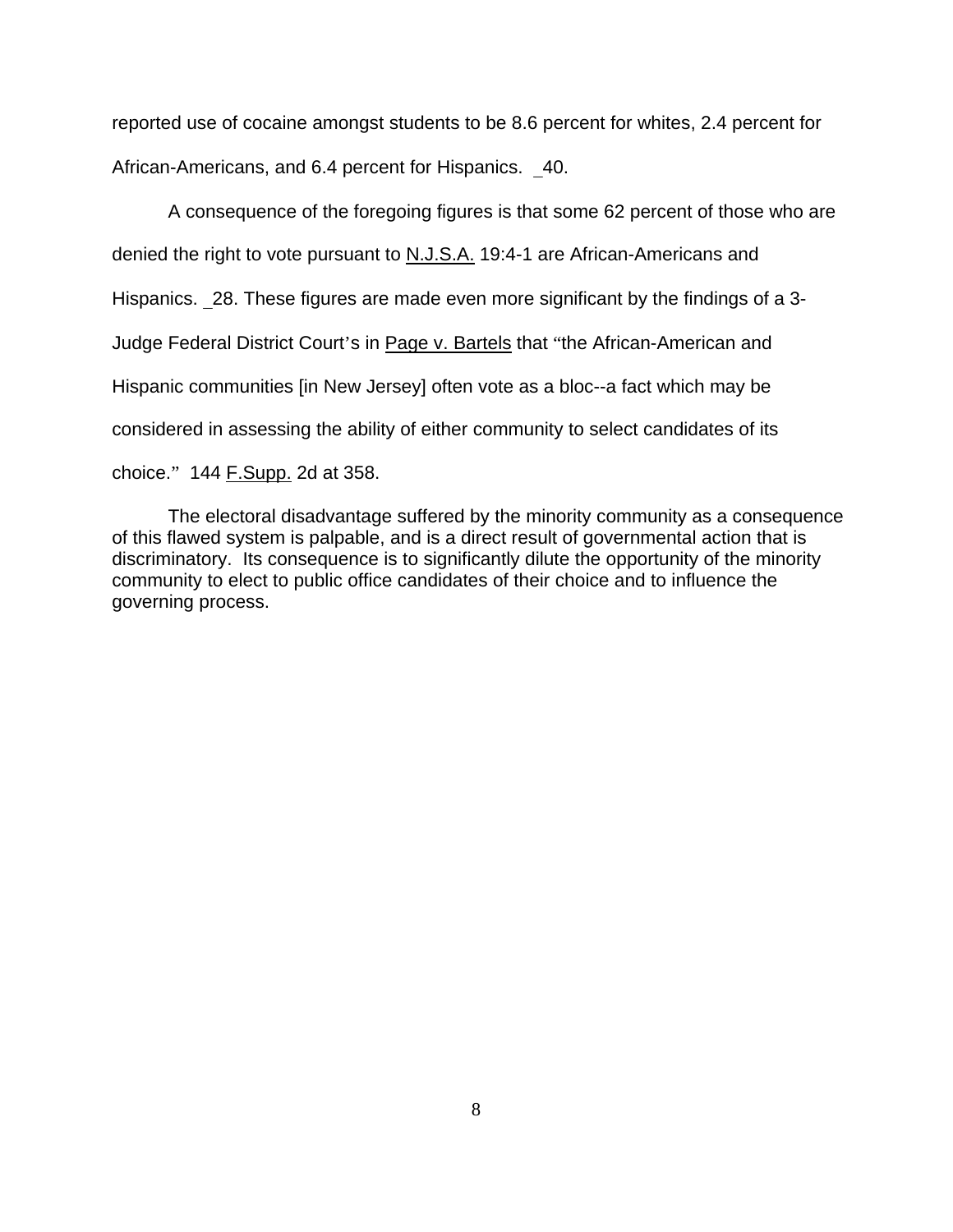#### **ARGUMENT**

#### **SUMMARY OF ARGUMENT**

Because African-Americans and Hispanics are investigated, prosecuted, convicted and sentenced to incarceration at rates substantially greater than non-Hispanic white persons and at rates substantially greater than their propensity to commit crime – and are thereby disproportionately represented among parolees and probationers – New Jersey's felon disfranchisement law disparately impacts the voting rights of African-American and Hispanics in violation of the principle of equal protection embodied in Article I ¶1 of the State Constitution.

As set forth in the foregoing Statement of Facts, some 62 percent of those disfranchised by the operation of the law are members of a minority community which often vote "as a bloc." Page v. Bartels, 144 F. Supp. 2d at 358. By removing so many persons from the voter-registration rolls who might otherwise vote for the candidates favored by the minority community, the disfranchisement law substantially dilutes the vote of that community, depriving it of an equal right to participate in the electoral process and "to elect candidates of its choice." Id.

Even where the racial disparity does not alter the outcome of an election, it weakens the power and influence of the African-American/Hispanic "bloc" of voters.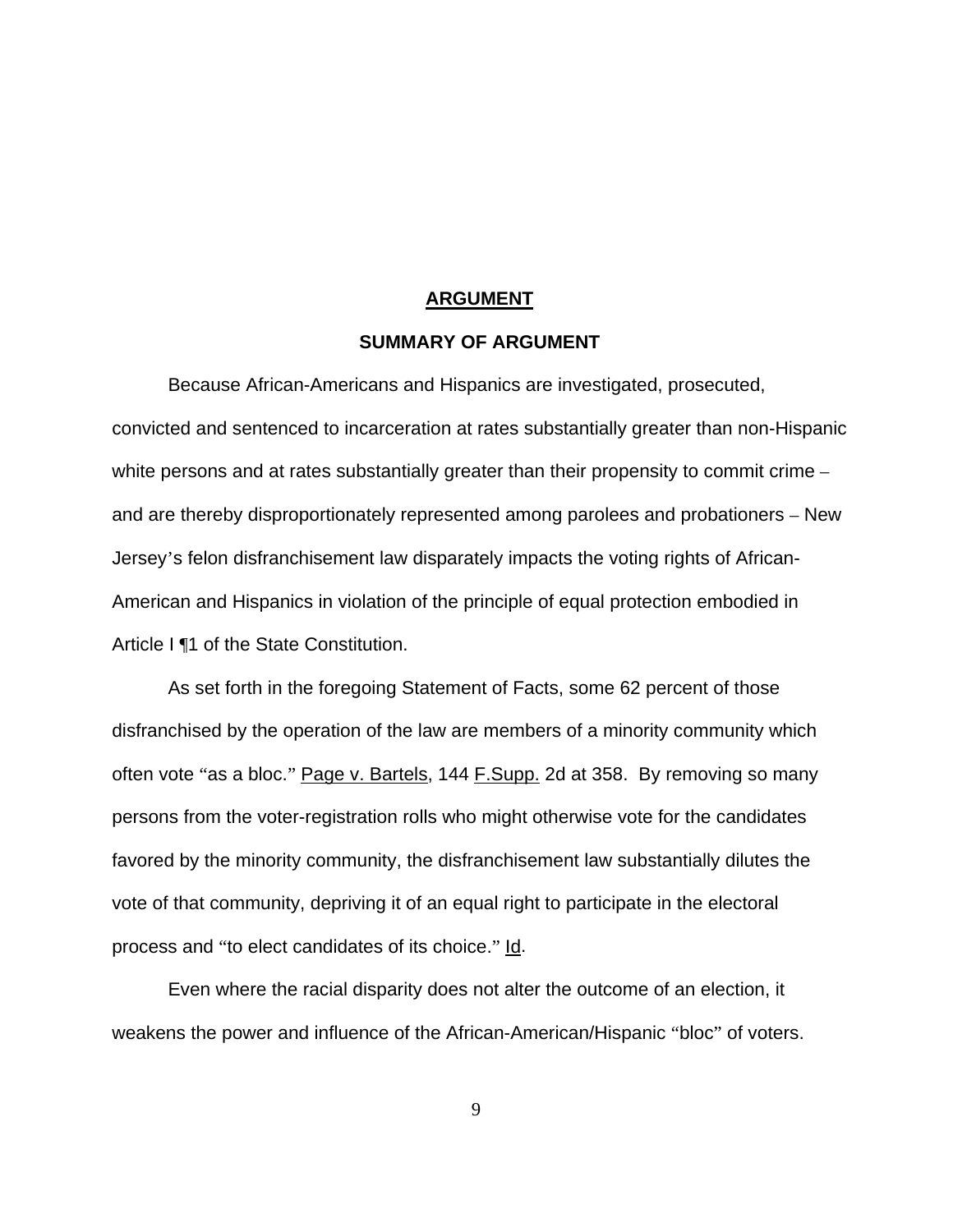Public officials often respond to groups of voters that, while not numerous enough to determine the outcome of an election, are nonetheless a significant segment of the electorate.

The disproportionate disfranchisement of African-Americans and Hispanics, and the resulting impact upon the ability of New Jersey's minority community to participate in the political process and to elect candidates of its choice, is without compelling justification, and, hence, violates the New Jersey Constitution.

Although Article II, ¶7 of the New Jersey Constitution authorizes the State Legislature to deny the right to vote to persons convicted of crimes, that provision cannot sanction the denial of Equal Protection of the Laws, nor can it sanction the denial to the minority community of the right to equal participation in the political process. Just as the Constitution could not authorize the Legislature to pass a statute disfranchising only African-American and Hispanic felons, it cannot authorize legislation which has a similar effect. Cf. Hunter v. Underwood, 471 U.S. 222 (1985), holding the Alabama felon disfranchisement statute unconstitutional for intentionally discriminating against blacks despite an earlier ruling that Section 2 of the 14<sup>th</sup> Amendment authorized states to deny the right to vote to anyone convicted of crime. Richardson v. Ramirez, 418 U.S. 24 (1974).

#### **POINT I**

## **THE MOTION TO DISMISS FOR FAILURE TO STATE A CLAIM UPON WHICH RELIEF CAN BE GRANTED MUST BE DENIED BECAUSE LAWS SUCH AS NEW JERSEY'S FELON DISFRANCHISEMENT LAW THAT INTERFERE WITH THE RIGHT OF THE MINORITY COMMUNITY**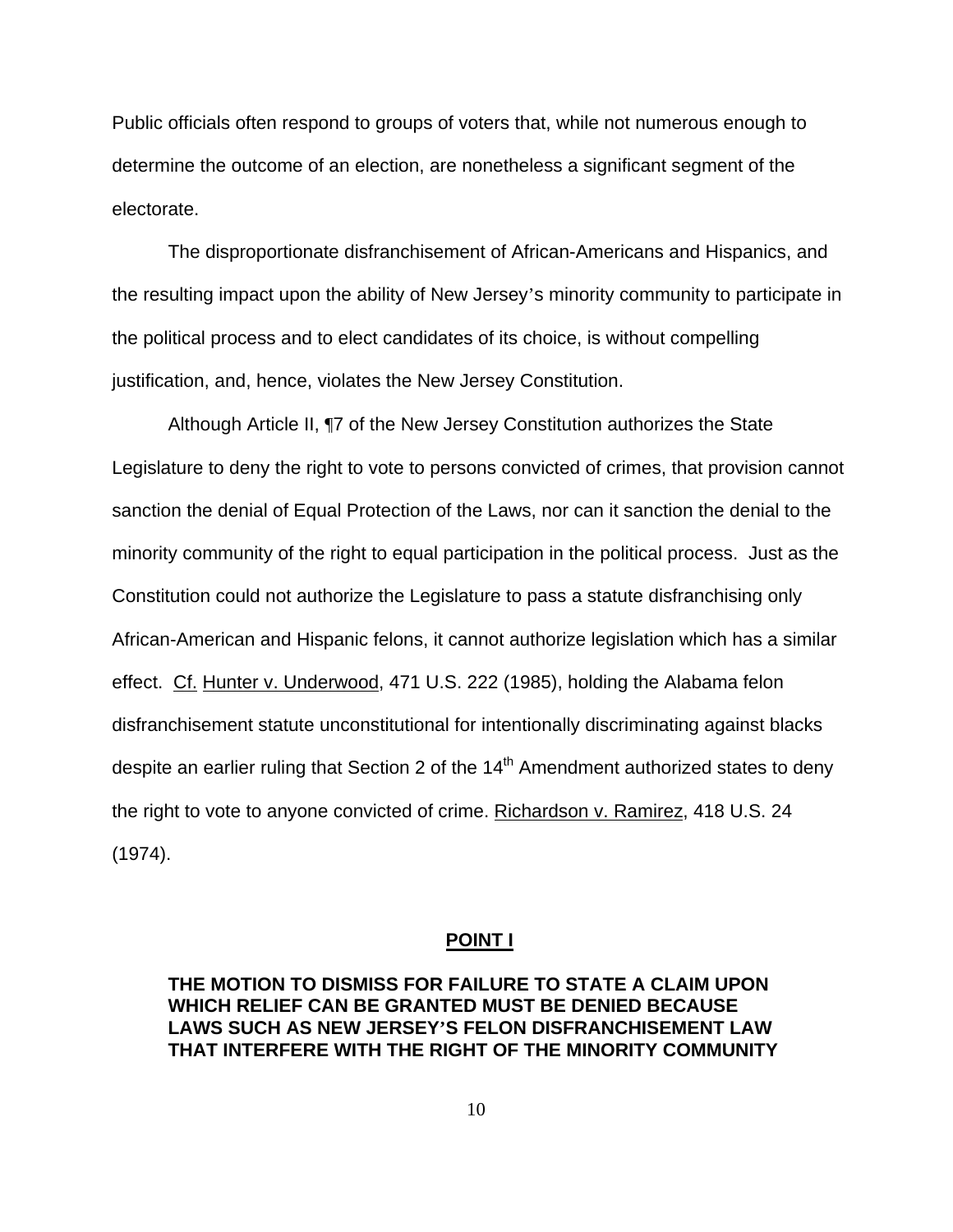### **TO VOTE AND PARTICIPATE EFFECTIVELY IN THE POLITICAL PROCESS DENY EQUAL PROTECTION OF THE LAWS UNDER THE NEW JERSEY CONSTITUTION.**

The right to Equal Protection of the Laws, based in Article I,  $\P^3$ , has long been regarded as one of the most powerful and important principles of the New Jersey Constitution. See Greenberg v. Kimmelman, 99 N.J. 552, 567-68 (1985). In Right to Choose v. Byrne, the New Jersey Supreme Court explained the historical importance of the unique guarantees of individual rights under the 1947 New Jersey Constitution: "The state Bill of Rights," wrote the Court, "which includes [Art. 1, ¶1] has been described as expressing 'the social, political, and economic ideals of the present day in a broader way than ever before in American constitutional history.'" 91 N.J. 287, 303 (1982) (quoting Milmed, "The New Jersey Constitution of 1947", reprinted in N.J.S.A. Const., Arts. I-III.)

Article I, ¶1 has been interpreted to offer a very broad standard of protection to the civil liberties of the citizens of this state. In particular, the New Jersey equal protection standard strongly protects against both government encroachment upon fundamental

 $\frac{1}{3}$  $3$  N.J. $S.A.$  Const. Art I,  $\P1$ , states in relevant part:

<span id="page-22-0"></span>All persons are by nature free and independent, and have certain natural and unalienable rights, among which are those of enjoying and defending life and liberty, of acquiring, possessing, and protecting property, and of pursuing and obtaining safety and happiness.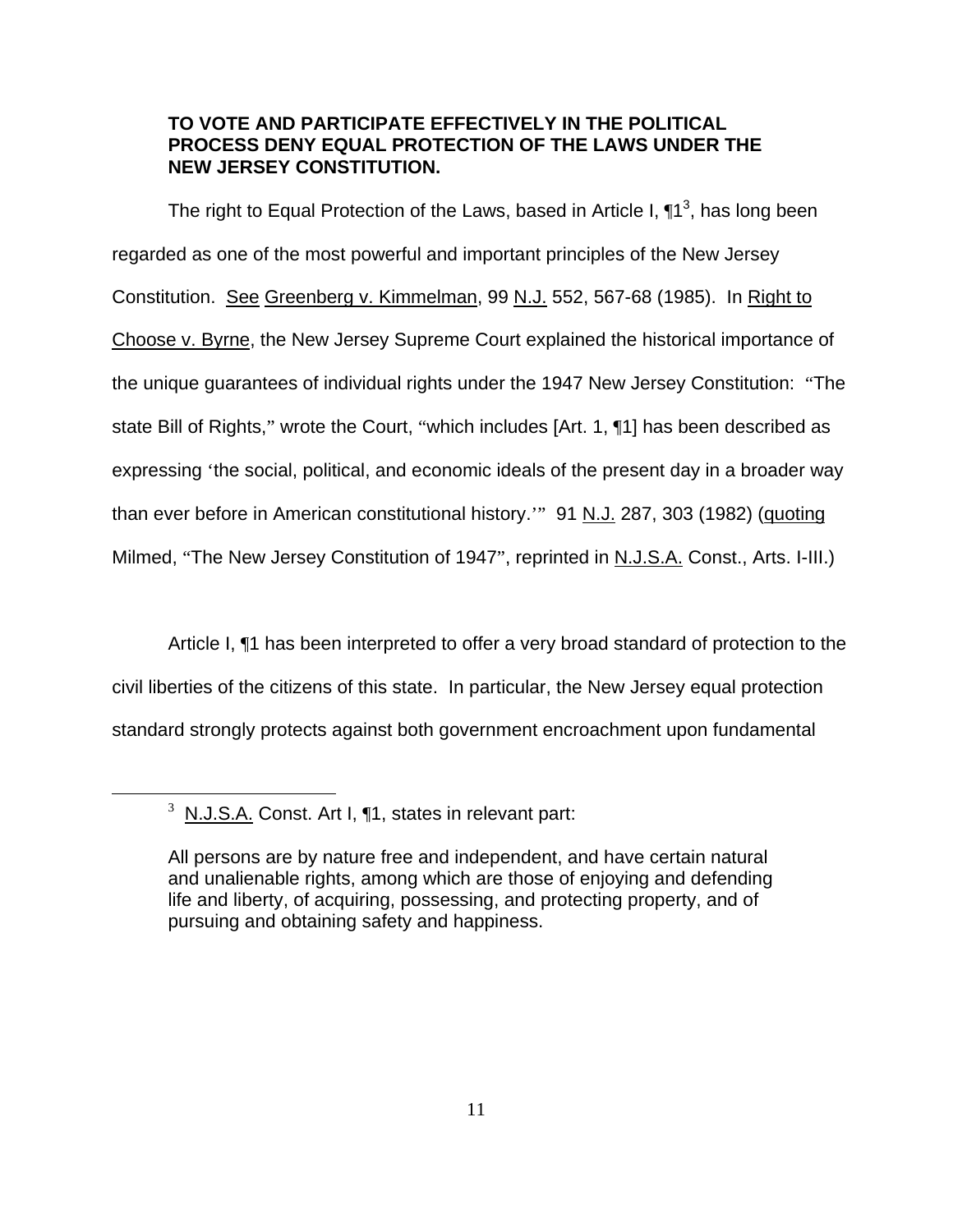rights and discrimination against historically protected groups. See Planned Parenthood v. Farmer, 165 N.J. 609, 630-31 (2000); State v. Loftin, 157 N.J. 253, 298 (1999). New Jersey's felon disfranchisement law, by its vastly disproportionate impact upon the voting power of the African-American and Hispanic communities, implicates both of these concerns.

By denying convicted felons serving parole or probation the opportunity to cast a ballot, New Jersey's felon disfranchisement law encroaches upon one of the most fundamental rights protected by the New Jersey Constitution. Moreover, it encroaches upon the right to vote of **all** African-Americans and Hispanics in New Jersey, including those who have not committed a felony and are not serving parole or probation. That is because the right to vote is broader than the right to cast a ballot. It also includes the right of minorities to an effective political voice, including the equal opportunity to participate in the electoral process and to elect legislators of their choice. By diminishing the numbers of African-Americans and Hispanics who are eligible to register to vote, New Jersey's felon disfranchisement law dilutes the political influence of the minority community. Because the law encroaches upon a fundamental right and disproportionately impacts a racial minority, it must face heightened scrutiny by the courts under New Jersey's rigorous equal protection standard. That standard, higher in New Jersey than under the federal Constitution, requires the government to meet a very high burden of proof in showing that there is a need for such a law.

## **A. NEW JERSEY'S FELON DISFRANCHISEMENT LAW ENCROACHES UPON THE FUNDAMENTAL RIGHT TO VOTE, AND IS, THEREFORE, SUBJECT TO HEIGHTENED SCRUTINY.**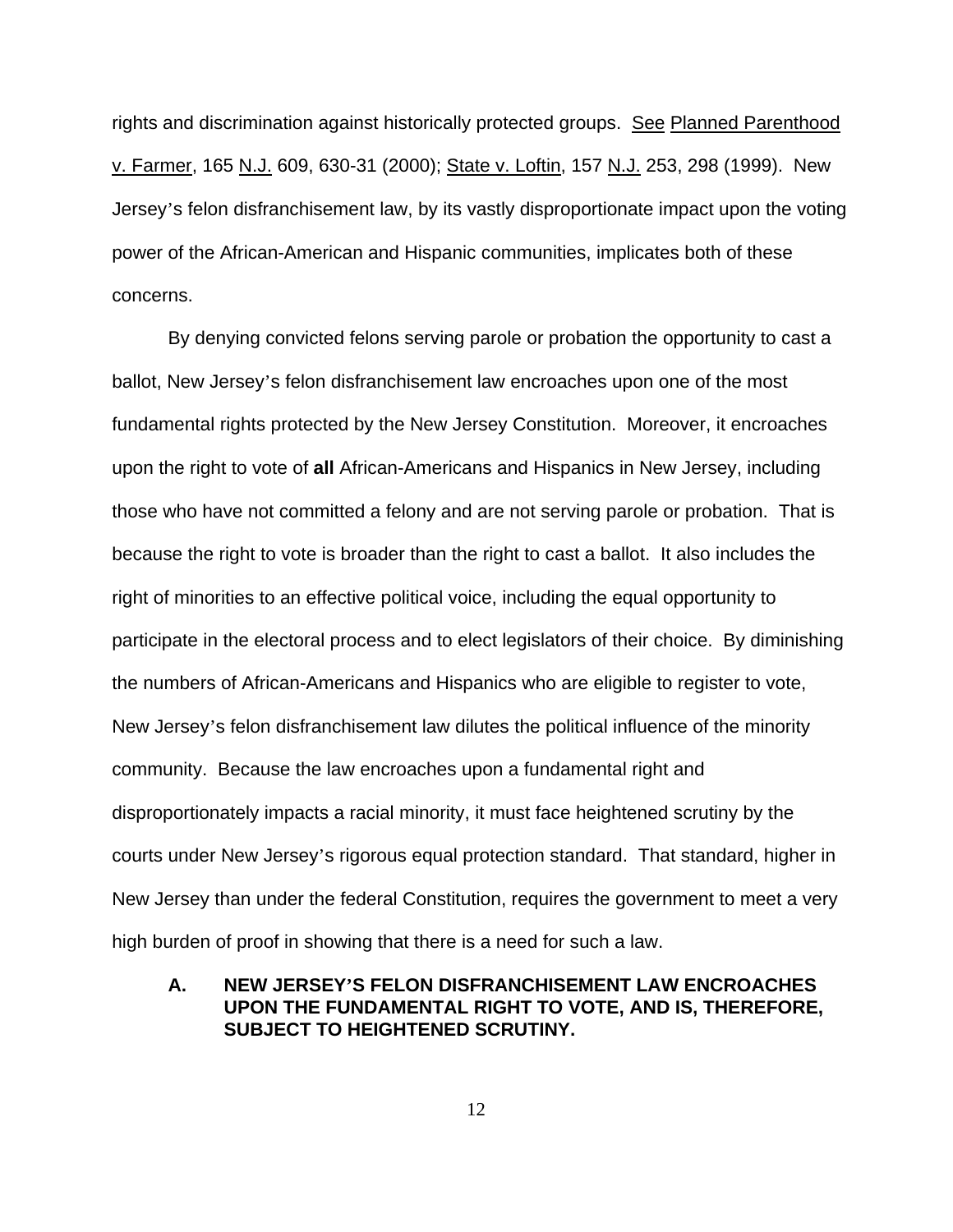## **1. The right to vote is one of the most highly protected rights under the New Jersey Constitution.**

The New Jersey Supreme Court has long recognized that the right to vote,

guaranteed by Article II, ¶3 of the New Jersey Constitution,<sup>[4](#page-24-0)</sup> is one of the most

fundamental and important rights in a democratic society. See Gangemi v. Berry, 25

N.J. 1, 12 (1957). After summarizing the long and arduous history of the development of

voting rights in this country, Chief Justice Weintraub eloquently explained the importance

of the right to vote in the following passage:

Thus, despite an impoverished beginning, the right to vote has taken its place among our great values. Indeed the fact that the voting franchise was hoarded so many years testifies to its exalted position in the real scheme of things. It is the citizen's sword and shield. "Other rights, even the most basic, are illusory if the right to vote is undermined." It is the keystone of a truly democratic society.

 $\overline{4}$  $4$  Article II,  $\P$ 3(a) of the New Jersey Constitution states:

<span id="page-24-0"></span>Every citizen of the United States, of the age of 21 years, who shall have been a resident of this State 6 months and of the country in which he claims his vote 40 days, next before the election, shall be entitled to vote for all officers that now are or hereafter may be elective by the people, and upon all questions which may be submitted to a vote of the people[.]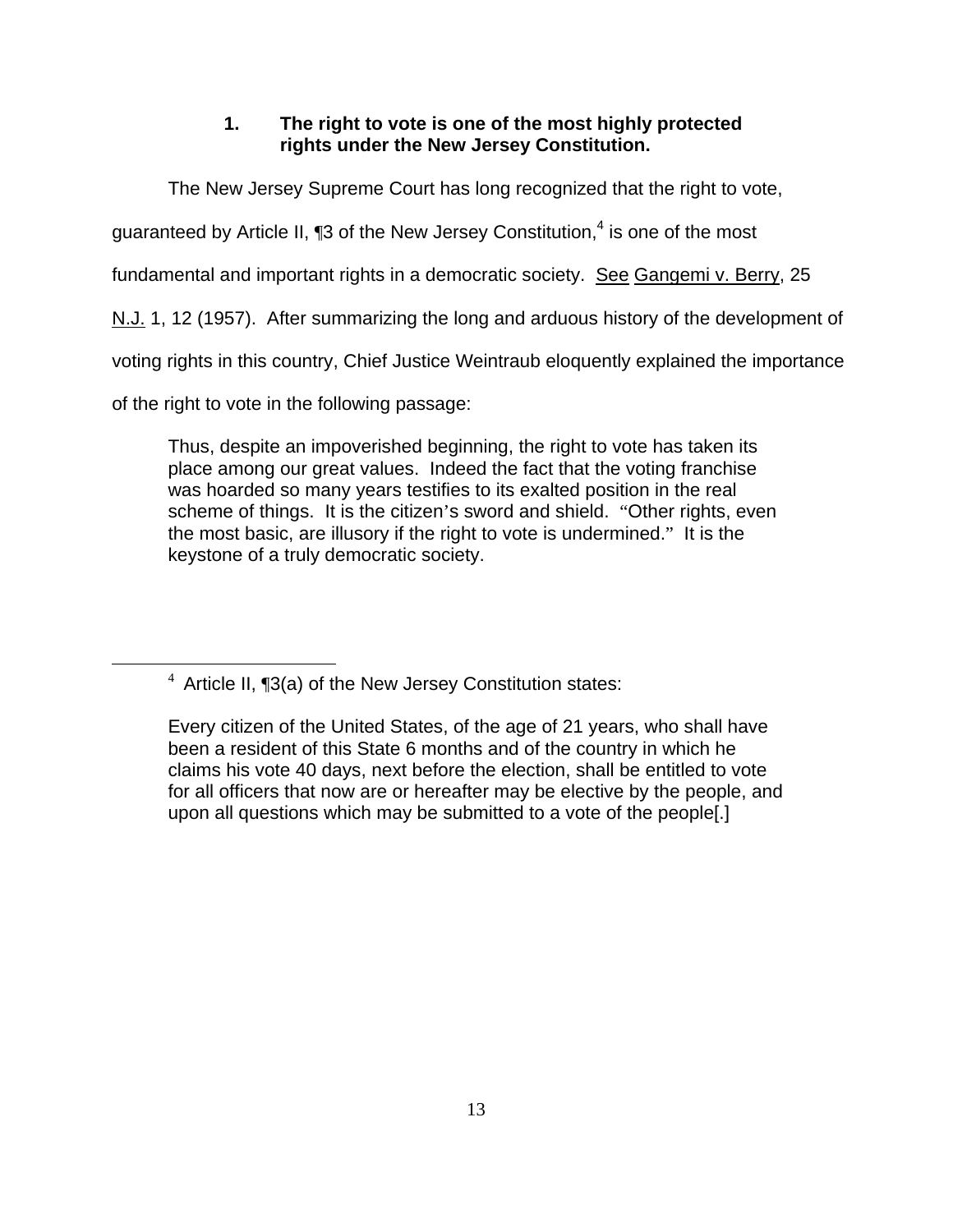Gangemi v. Rosengard, 44 N.J. 166, 170 (1965) (quoting Wesberry v. Sanders, 376 U.S. 1, 17 (1964)).

More recently, in New Jersey Democratic Party, Inc. v. Samson, the New Jersey Supreme Court again affirmed the principle that voting is a fundamental right of New Jersey citizens. 175 N.J. 178 (2002). There, the Court weighed the interests of New Jersey voters in having a fair choice between candidates on election day against a statute that imposed a deadline for placing a candidate's name on the ballot. Chief Justice Poritz, writing for a unanimous Court, stated that "[w]hen this court has before it a case concerning the New Jersey election laws, we are directed by principle and precedent to construe those laws so as to preserve the paramount right of the voters to exercise the franchise." Id. at 190. The Chief Justice explained that the "fundamental right to exercise the franchise infuses our election statutes with purpose and meaning." Id. at 186. In keeping with that purpose, the Court liberally construed the statutory deadline for ballot changes so that New Jersey citizens could have a meaningful opportunity to exercise this most fundamental right on election day. Id. at 199.

New Jersey's broad protection of the right to vote is further illustrated by a recent opinion in which the Appellate Division rejected a challenge to the right of persons involuntarily committed to mental institutions to vote. I/M/O Absentee Ballots Cast By Five Residents of Trenton Psychiatric Hospital, 331 N.J. Super. 31 (App. Div. 2000). Despite a State Constitutional provision that denies voting rights to "idiots" or the insane, the court found that a *per se* finding of incompetence for those committed to mental institutions was inconsistent with New Jersey's "overriding public policy in favor of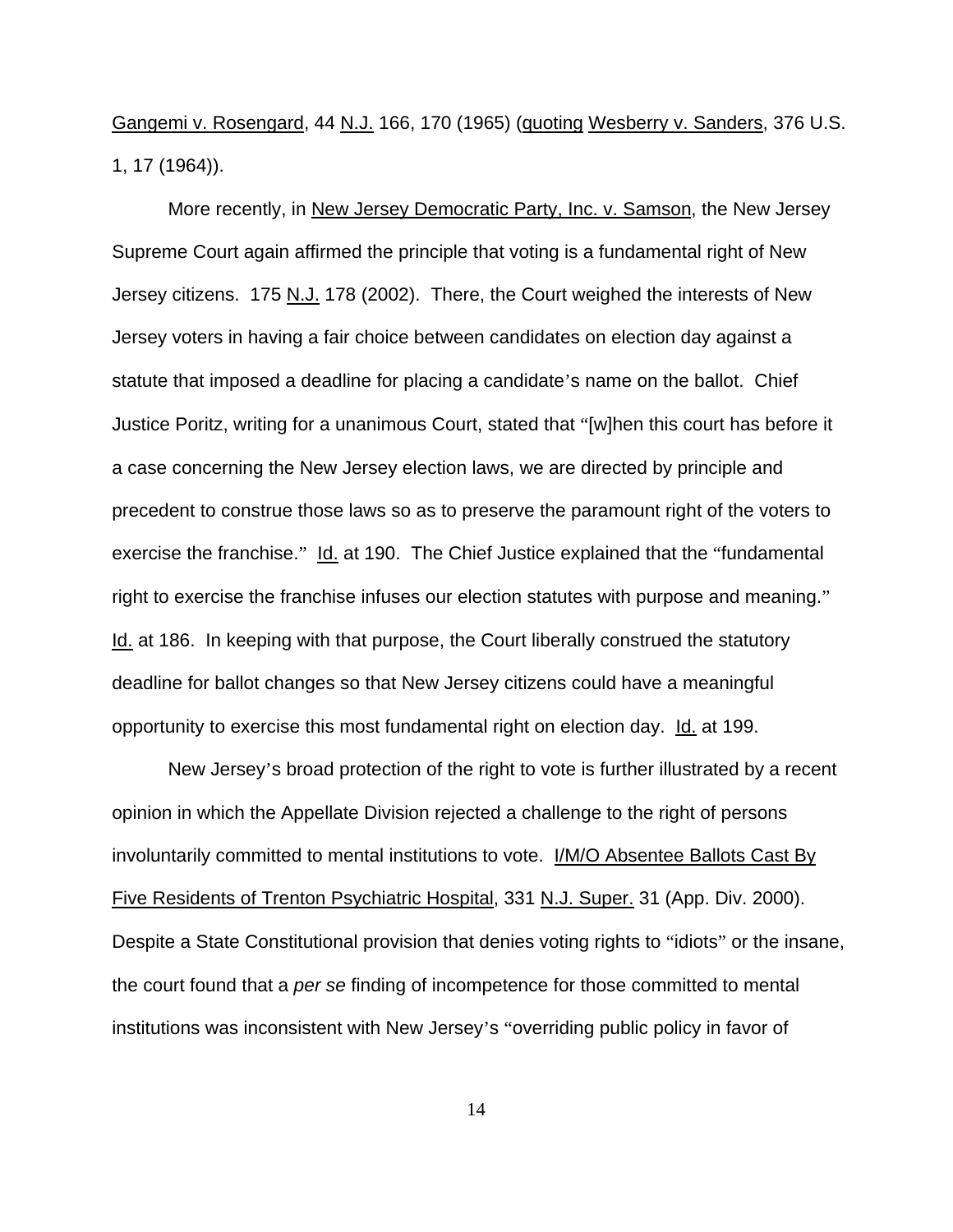enfranchisement." Id. at 35-36. The court went on to state that "[s]uch policy derives from the basic precept that the right to vote is quintessential to our democratic process." Id. at 36.

Thus, the right to vote is among the most important rights within the scheme of constitutional values which the courts have a special duty to protect from encroachment.

#### **2. The right to vote includes not only the right to cast a ballot, but also the right of the minority community to an effective political voice.**

Modern cases make it clear that the right to vote includes more than the right to cast a ballot. Instead, it encompasses the right of minority groups to an equal opportunity to have their voices heard and to elect candidates of their choice. See Thornburg v. Gingles, 478 U.S. 30, 47(1986). This is the essence of the vote-dilution cases which dominate modern voting-rights law.

Soon after the passage of the Voting Rights Act, the United States Supreme Court recognized that "Congress intended to adopt the concept of voting articulated in Reynolds v. Sims, 377 U.S. 533 (1964), and protect [African-Americans] against a dilution of their voting power." Perkins v. Matthews, 400 U.S. 379, 390 (1971). Vote dilution has been broadly defined by the Court. In White v. Regester, the Court stated that a group is the victim of vote dilution when "its members had less opportunity than did other residents in the district to participate in the political processes and to elect legislators of their choice." 412 U.S. 755, 765-6 (1973).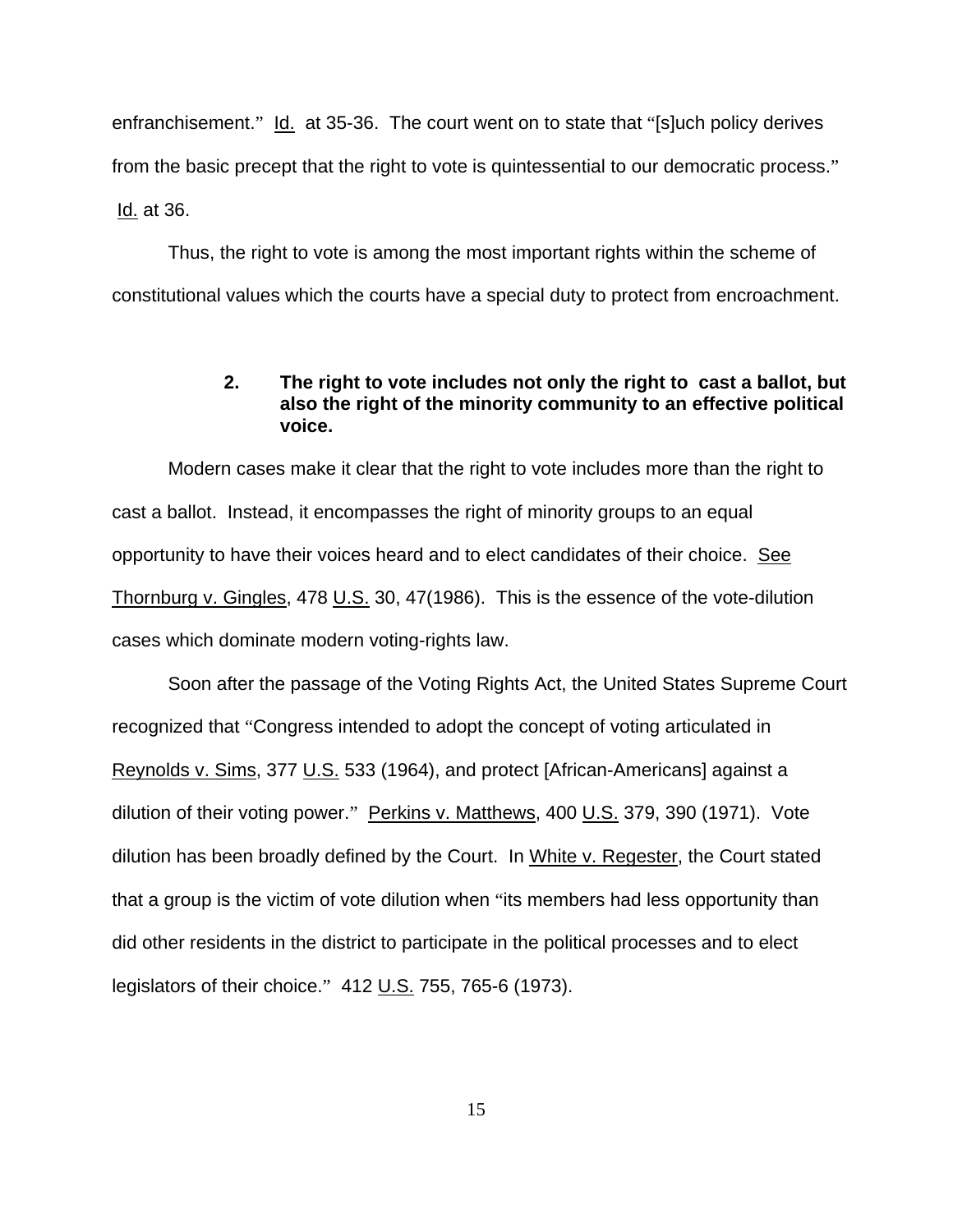The recognition in modern election law jurisprudence that the right to vote is a

group right has been succinctly and eloquently explained by Stanford Law Professor

Pamela Karlan, one of the nation's leading election law scholars,<sup>[5](#page-27-0)</sup> in a recent paper

published on-line. P. Karlan, Convictions and Doubts: Retribution, Representation, and

the Debate Over Felon Disenfranchisement, Stanford Law School, Public Law Working

Paper No. 75 (available at http://papers.ssrn.com/abstract=484543)

[hereinafter "Karlan"]. [The article is appended to this brief in order to facilitate access.]

She writes:

Although fundamental rights are generally conceived of in individual terms, the right to vote is different. It has come to embody a nested constellation of concepts: participation (the ability to cast a ballot and have it counted); aggregation (the ability to join with like-minded voters to achieve the election of one's preferred candidates); and governance (the ability to pursue policy preferences within the process of representative decision making). In a variety of contexts, courts, legislatures, and the public have come to see that any right to genuinely meaningful political participation implicates groups of voters, rather than atomistic individuals. As Justice Powell succinctly observed: "The concept of 'representation' necessarily applies to groups: groups of voters elect representatives, individual voters do not."

Id. at 11 (quoting Davis v. Bandemer, 478 U.S. 109, 167 (1986) (Powell, J., concurring in

part and dissenting in part)).

The collective nature of the right to vote was emphasized by our State Supreme

Court in State v. Apportionment Commission, 125 N.J. 375 (1991). The case involved a

challenge to the use of allegedly inaccurate census data in the reapportionment of the

<span id="page-27-0"></span> $\frac{1}{5}$  $5$  Professor Karlan is co-author of the leading law school election law casebook: "The Law of Democracy," Foundation Press (2d Ed. 2002).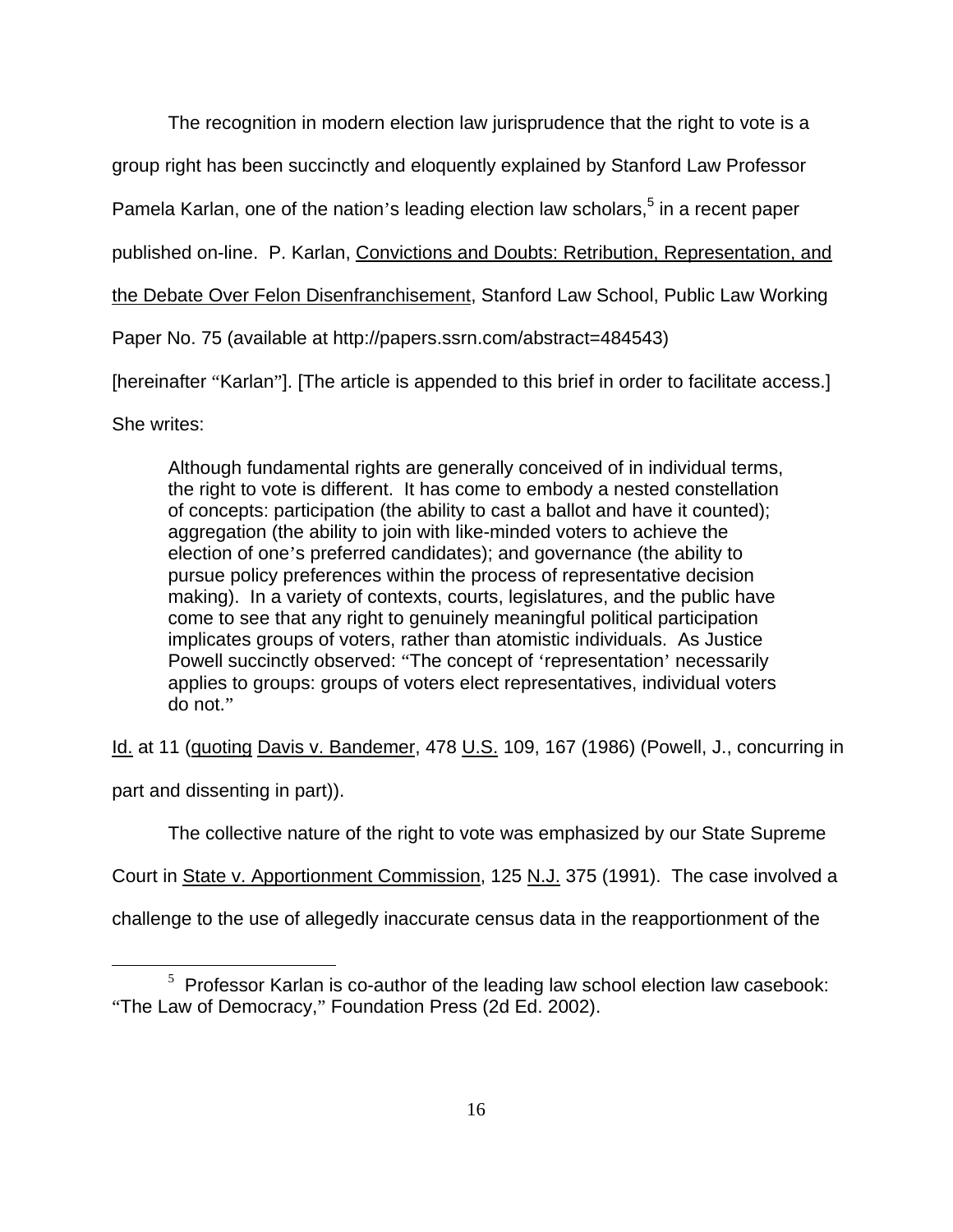State Legislature. Although the Court said the record in that case was inadequate to sustain the plaintiffs' challenge, it noted its "profound concern that should there be any substantial undercount... it will be to the disadvantage of the already disadvantaged minority members of our community." Id. at 385. The Court went on to state that if the adjusted data revealed a material deviation from the raw data, thus diluting the voting power of minority communities in the state, the state and federal constitutions should be "invoked to remedy the wrong." Id.

As explained above, this concept of group representation not only underlies equal protection jurisprudence, but is also the fundamental principle of the federal Voting Rights Act, 42 U.S.C. §1973. Section 2 of the Act is violated whenever "the totality of the circumstances" reveals that "the political processes leading to nomination or election. . . are not equally open to participation of members of a [minority group]. . . in that its members have less opportunity than other members of the electorate to participate in the political process and to elect representatives of their choice." 42 U.S.C. §1973(b).

Courts have recognized several ways in which minorities' voting power may be diluted. First, they may be denied an equal opportunity to elect candidates of their choice. For example, a minority group may be fragmented among a number of different election districts, and, lacking a majority in any individual election district, be unable to elect any candidates to represent them. See Voinovich v. Quilter, 507 U.S. 146, 153 (1993); Thornburg v. Gingles, 478 U.S. 30, 48-49 (1986). Vote dilution can also occur by "packing" minorities into a small number of districts with the effect of "wasting" their potential political power on a smaller number of candidates, resulting in fewer candidates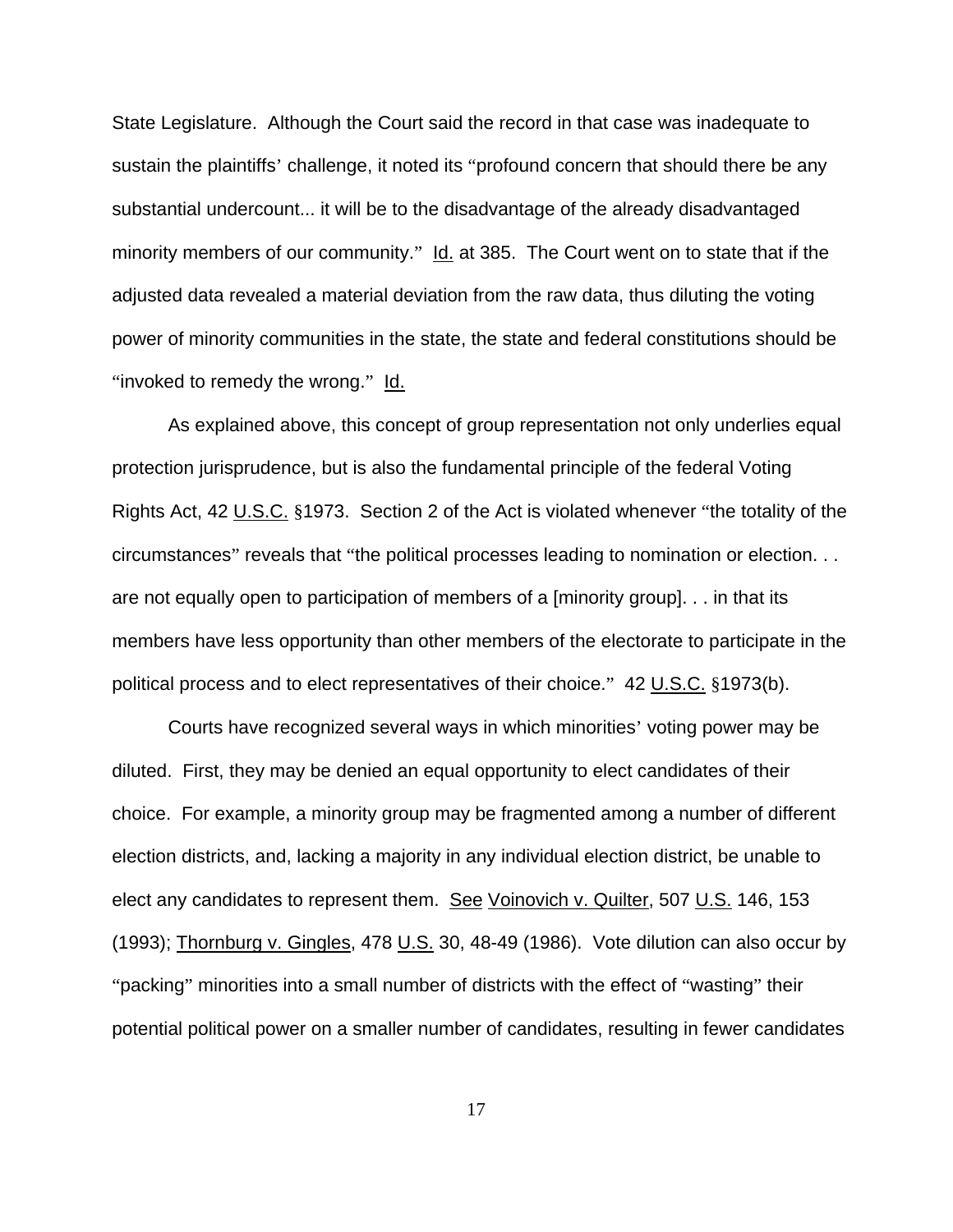favored by minorities being elected. Id. In Johnson v. De Grandy, the Court, in referring to the same type of vote dilution that was discussed in Voinovich, held that "Section 2 [of the Voting Rights Act] prohibits either sort of line drawing where its result. . . impairs the ability of a protected class to elect its candidate of choice on an equal basis with other voters." 512 U.S. 997, 1007 (1994) (quoting Thornburg, 478 U.S. at 47). In each of the cases, the courts have found vote dilution based on the effect of the practice on the minority community. See id.

Minorities' voting power may also be diluted by diminishing their effective participation in the political process. In Georgia v. Ashcroft, the Court made clear that "'the power to influence the political process is not limited to winning elections.'" 123 S.Ct. 2498, 2512 (2002)(quoting Thornberg, 478 U.S. at 99). Also important is the opportunity to influence legislators even where the minority group is too few in number to elect the legislator of its choice. Id. Indeed, "influence districts," where minorities are not the majority but nonetheless possess a significant concentration of numbers such that legislators will be attentive to their interests, can play an important role in ensuring minority voting power. Id.

When determining whether minority members of the community should be protected from discriminatory voting practices, the high Court has considered whether the minority group is "politically cohesive"- that is, whether its members have the tendency to vote in blocs for particular candidates. Thornburg v. Gingles, 478 U.S. 30, 50 (1986); see also Voinovich v. Quilter, 507 U.S. at 157; Bush v. Vera, 517 U.S. 952, 978 (1996). African-Americans and Hispanics in New Jersey constitute such a politically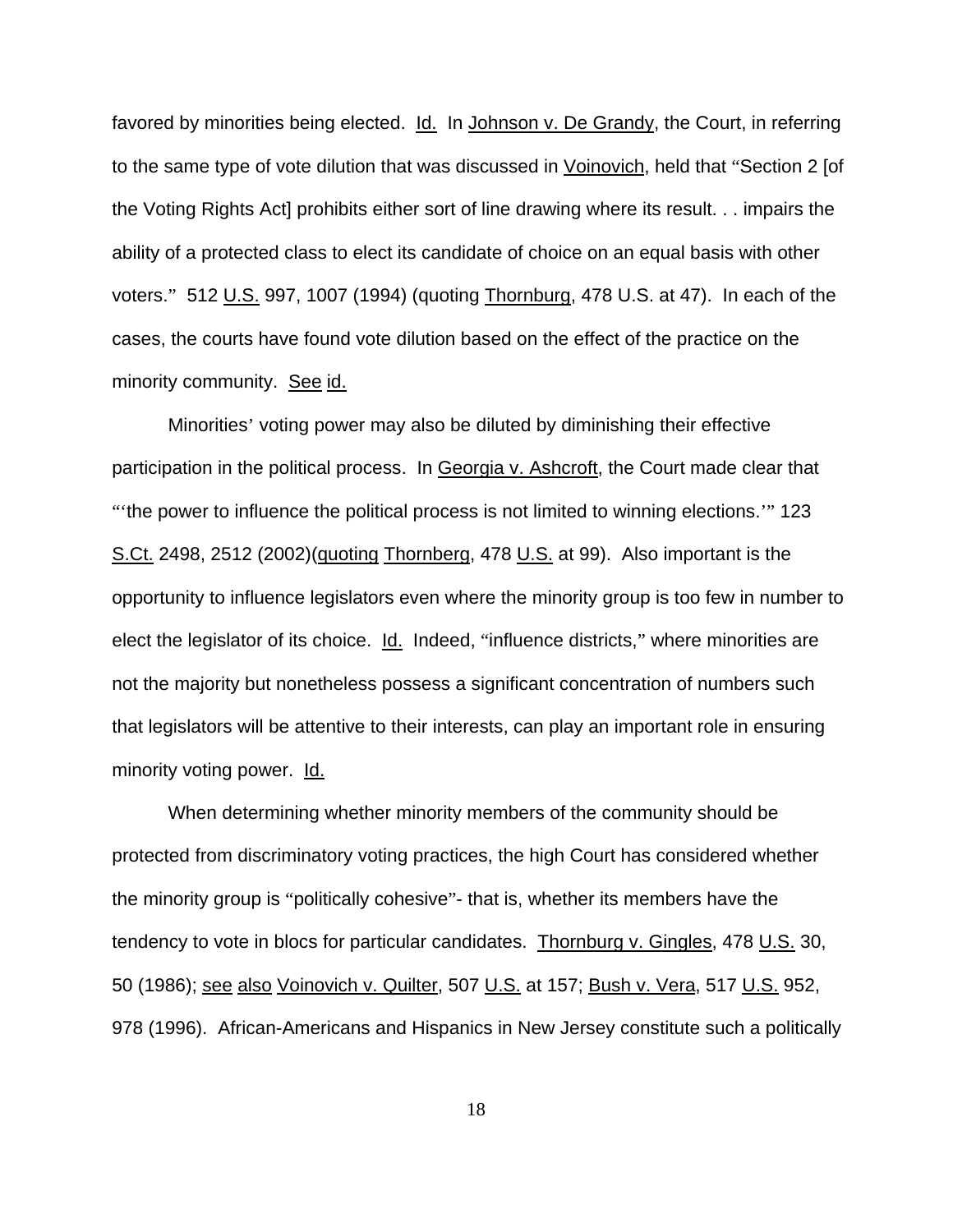cohesive group. See Page v. Bartels, 144 F. Supp. 2d 346, 358 (3d Cir. N.J. 2001)(". . .we so find that African-American and Hispanic communities [in New Jersey] often vote as a bloc- a fact which may be considered in assessing the ability of either community to elect the candidates of its choice.")

As explained by the United States Supreme Court in Gingles, a case challenging multi-member legislative districts in North Carolina:

The essence of a [voting rights] claim is that certain electoral law, practice, or structure, interacts with social and historical conditions to cause an inequality in the opportunities enjoyed by Black and white voters to elect their preferred representatives.

478 U.S. at 47. Given the fundamental importance of the right to vote in New Jersey and

the strong commitment of this State to eliminating racial discrimination, the federal

standard for group voting rights is entirely consistent with our State's history and

traditions. While the New Jersey Supreme Court has sometimes seen fit to articulate a

more expansive view of civil rights than its federal counterpart, (e.g. Planned Parenthood

v. Farmer, 165 N.J. 609 (2000)), it has never interpreted the State's Constitution to

provide a narrower vision of rights than the Federal Constitution.

Thus, the right to vote includes the right of minority groups to an effective political voice, including an equal opportunity to elect candidates of their choice and to influence the political process.

## **B. SINCE NEW JERSEY'S FELON DISFRANCHISEMENT LAW DISPROPORTIONATELY IMPACTS THE EXERCISE OF A FUNDAMENTAL RIGHT BY RACIAL MINORITIES, IT IS SUBJECT TO HEIGHTENED SCRUTINY.**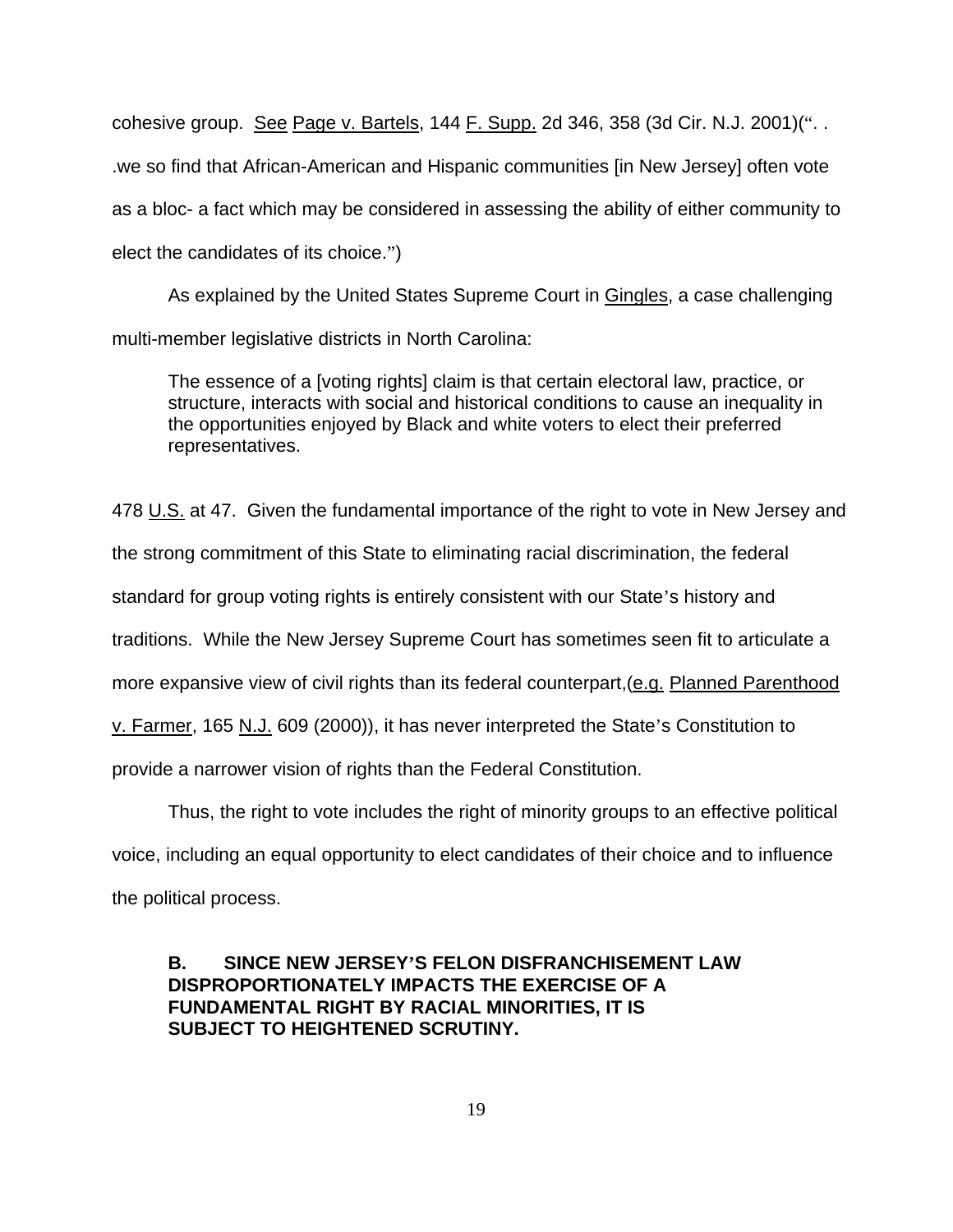#### **1. The New Jersey Constitution provides the highest protection for the rights of minority groups.**

The New Jersey Supreme Court has time after time reiterated that it will not tolerate racial discrimination in either the language or application of the laws of New Jersey. In considering the possibility of bias in capital sentencing, the Court affirmed New Jersey's strong policy against racial discrimination:

New Jersey's history and traditions would never countenance racial disparity in capital sentencing. As a people we are uniquely committed to the elimination of racial discrimination. All of our institutions reflect that commitment.

#### State v. Marshall, 130 N.J. 109, 207 (1992).

Just as the New Jersey Constitution provides greater protection to fundamental rights than the United States Constitution, the Court has also made clear that it is not bound by the limits set by the federal courts in fulfilling its historical commitment to ending racial discrimination. In State v. Loftin, a capital sentencing decision decided after Marshall, the Court specifically rejected the United States Supreme Court's view that "apparent disparities in sentencing are an inevitable part of our criminal justice system." Loftin, 157 N.J. at 298 (quoting McClesky v. Kemp, 481 U.S. 279, 312 (1987)). Instead, New Jersey's "history and traditions" of fighting against racial discrimination "in all its invidious forms," the Court explained, "provide a basis for the independent application of our constitution." Id. The Court held that racial disparity in the application of a law that threatened a right as fundamental as life was so repugnant that the Court considered it to be a threat to "the foundation of our system of law." Id. (quoting Marshall, 130 N.J. at 209). Four years ago, in State v. Feaster, the Court again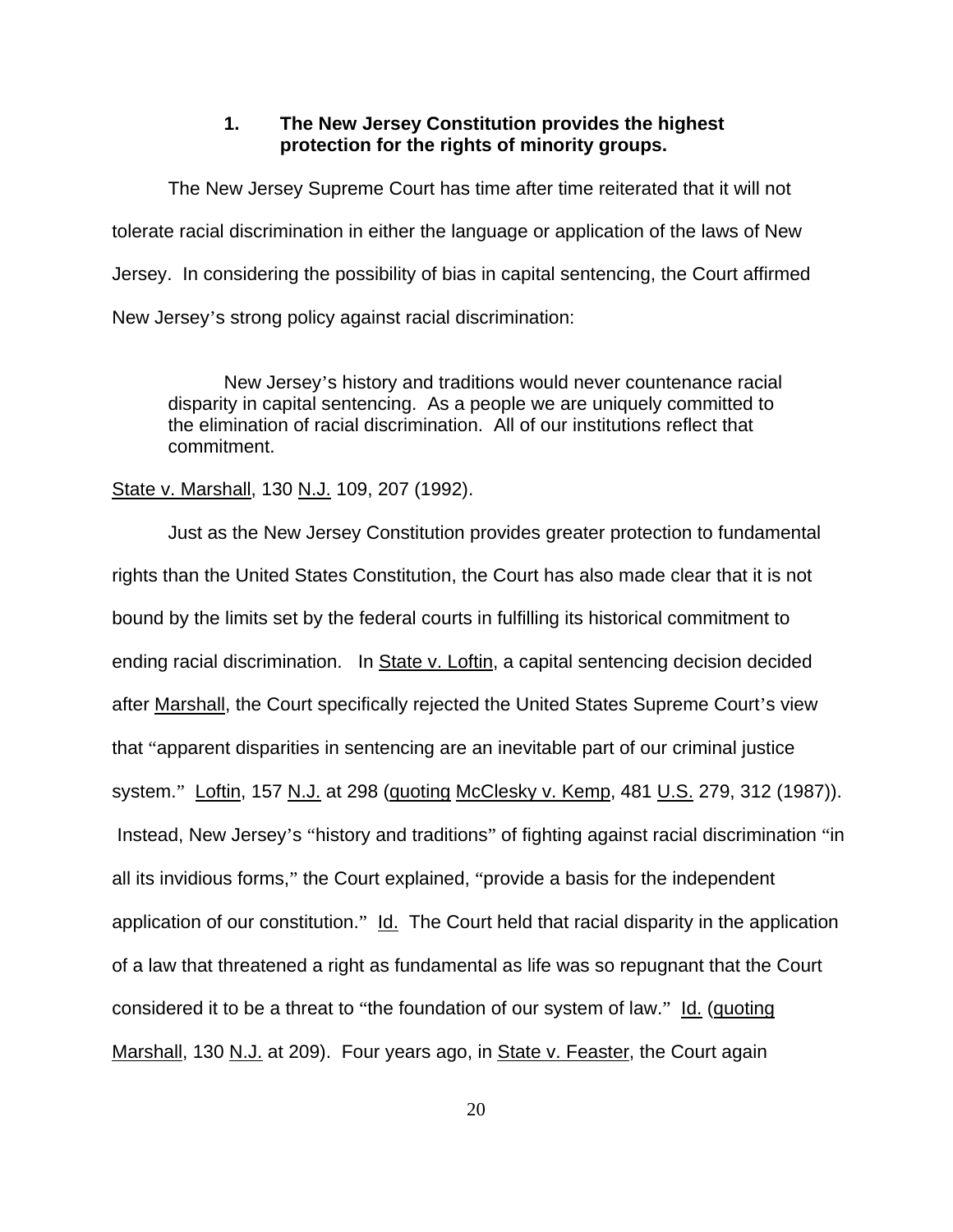reaffirmed its commitment to the principle of the Marshall and Loftin decisions that racial disparity in capital sentencing is unacceptable. 165 N.J. 388, 419 (2000). Similarly, one must conclude that the "history and traditions" of New Jersey will not tolerate racial disparities in other fundamental rights, especially a right as fundamental as the right to vote.

New Jersey's commitment to ending racial disparities is not limited to capital sentencing. In fact, in Marshall, the New Jersey Supreme Court imported its reasoning concerning New Jersey's intolerance for racial discrimination from a housing discrimination case brought under New Jersey's Law Against Discriminatinon (LAD) as well as Article 1, ¶1 of the State Constitution. Marshall, 130 N.J. at 207 (citing Jackson v. Concord Co., 54 N.J. 113 (1969)). The New Jersey Law Against Discrimination jurisprudence in New Jersey confirms that the state's broad equal protection standard provides protection against discrimination far beyond the criminal context. See e.g. Peper v. Princeton University Bd. of Trustees, 77 N.J. 55 (1978). Significantly, in State v. Apportionment Commission, discussed supra, the New Jersey Supreme Court specifically warned that restrictions upon the voting rights of racial minorities would not be tolerated. 125 N.J. at 385.

In Peper v. Princeton, Justice Pashman recognized that claims of discrimination need not be based on deliberate acts to be unlawful. 77 N.J. at 81-82. In fact, even a facially neutral law or act of the government is considered to be unlawfully discriminatory if the law has a disparate impact on a protected group. Id. Justice Pashman explained the principle of disparate impact discrimination in the following passage: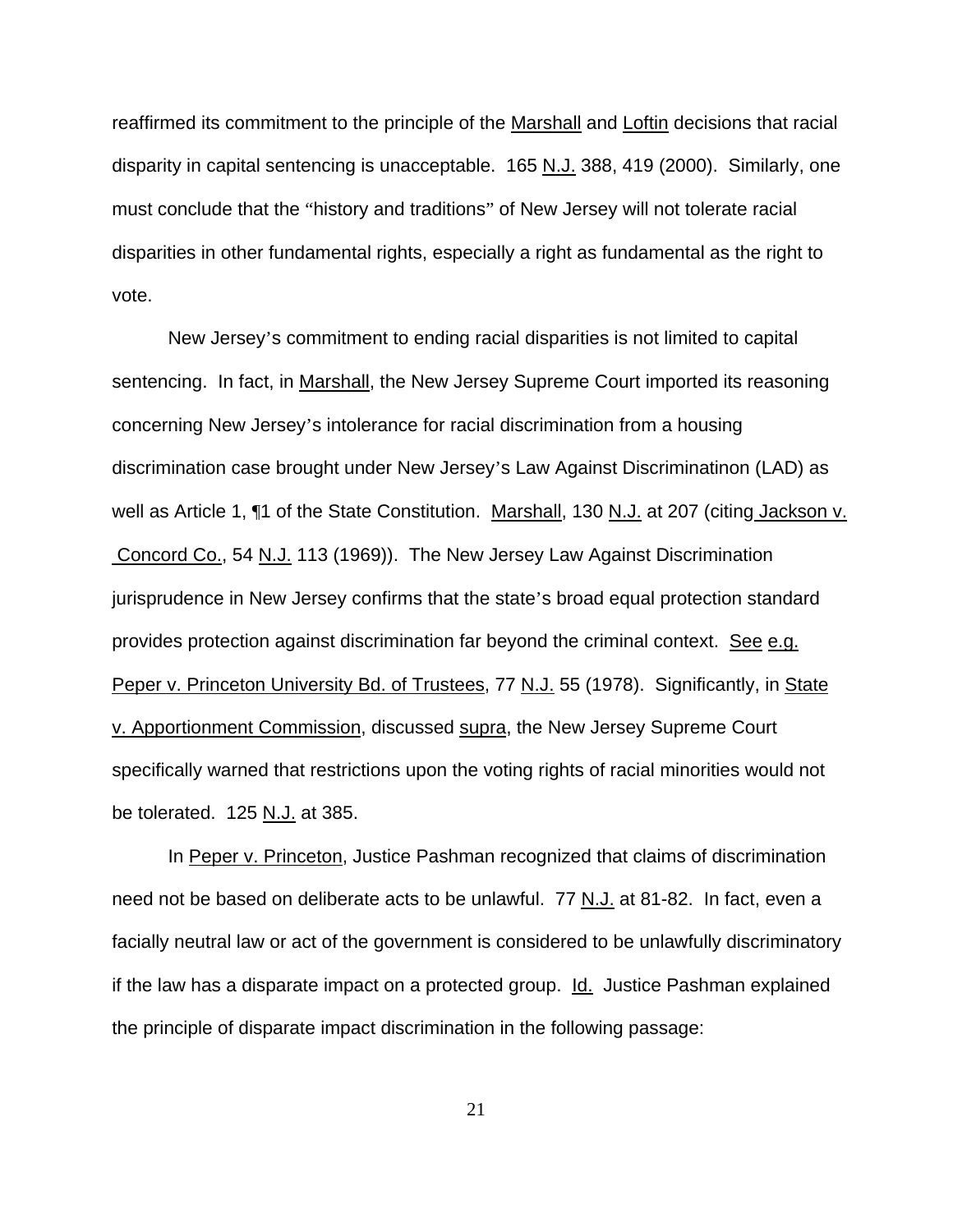Claims of disparate treatment may be distinguished from claims that stress "disparate impact." The latter involves employment practices that are facially neutral in their treatment of different groups but that in fact fall more harshly on one group than another. . . Proof of discriminatory motive, we have held, is not required under a disparate impact theory.

Id. Justice Pashman's explanation of the disparate impact theory was cited by the Appellate Division in an employment discrimination case where the plaintiff claimed that her employer's English-only policy had a disparate impact on Hispanic Americans. Rosario v. Cacace, 337 N.J. Super. 578, 586 (2001); see also Giammario v. Trenton Bd. Of Ed., 203 N.J. Super. 356, 361 (App. Div. 1985).

Disparate impact discrimination is a valid theory not only in employment discrimination cases. In fact, in all of the death penalty decisions where the issue of racial discrimination is considered, our courts have held that a significant statistical showing of racial disparity in sentencing would be enough to show an equal protection violation. See Marshall, 130 N.J. at 210; Loftin, 157 N.J. at 298-9. In none of these cases did the Court state or imply that a finding of unlawful discrimination would in any way hinge on a finding of deliberate or conscious discrimination. In fact, the decisions as to discrimination in these cases seem to turn on the substance and the reliability of the statistical data alone. Id. Further, the language in Apportionment Commission clearly implies that discrimination in the voting rights of minority citizens need not be deliberate to be unlawful. 125 N.J. at 385. The Court there stated that a finding of discrimination could be based on a "material deviation" in the census figures, not necessarily on a finding of deliberate discrimination by the government. Id.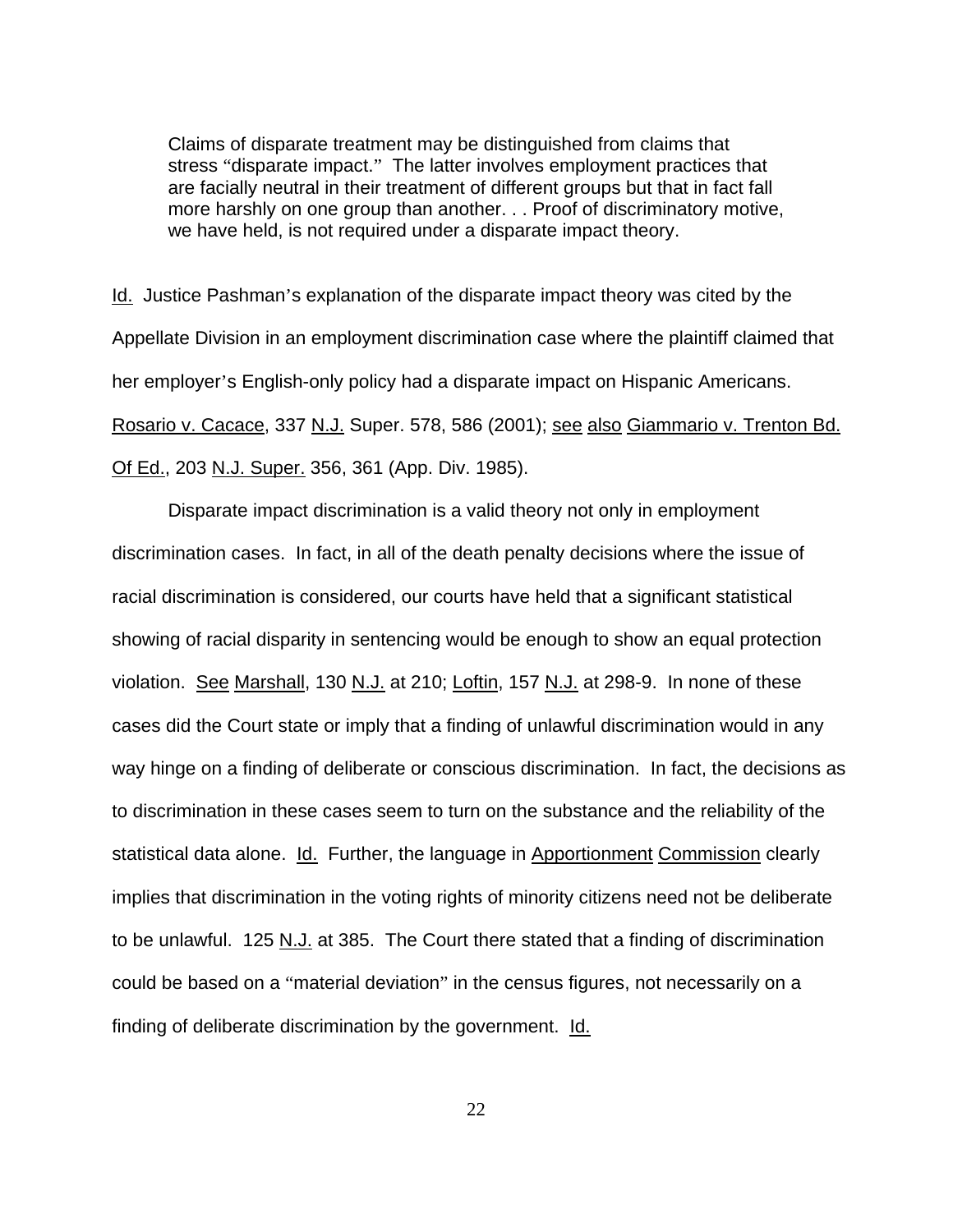Racial disparity may also depress voter turnout among African Americans and Hispanics that are registered to vote. A recent study has found the existence of a significant causal relationship between restrictive criminal disenfranchisement laws and decreased voter turnout rates among the non-disenfranchised. See Aman McLeod, Ismail K. White, & Amelia R. Gavin, The Locked Ballot Box: The Impact of State Criminal Disenfranchisement Laws of African American Voting Behavior and Implications for Reform, 11 Va. J. Soc. Pol'y & L 66, 80-81 (2003). The authors hypothesize that, "individuals with no criminal record who might be very likely to vote if they associated with people who voted, might be less likely to vote if those with whom they associate cannot participate in elections." Id. at 72. Further, the study found that the impact of disfranchisement laws on the probability of voting by the non-disfranchised is greater among African Americans than for whites. Id. at 72-73.

# **2. The disparate impact of the felon disfranchisement law on minority voters in New Jersey is, in significant part, an artifact of discrimination in the criminal-justice system**

This case involves much more than the disparate impact of a facially neutral law. The overtly discriminatory nature of felon disfranchisement is dramatized by the recent explosion of incarceration for drug offenses, which are essentially victimless crimes, the prosecution of which is largely dependent upon pro-active police investigation.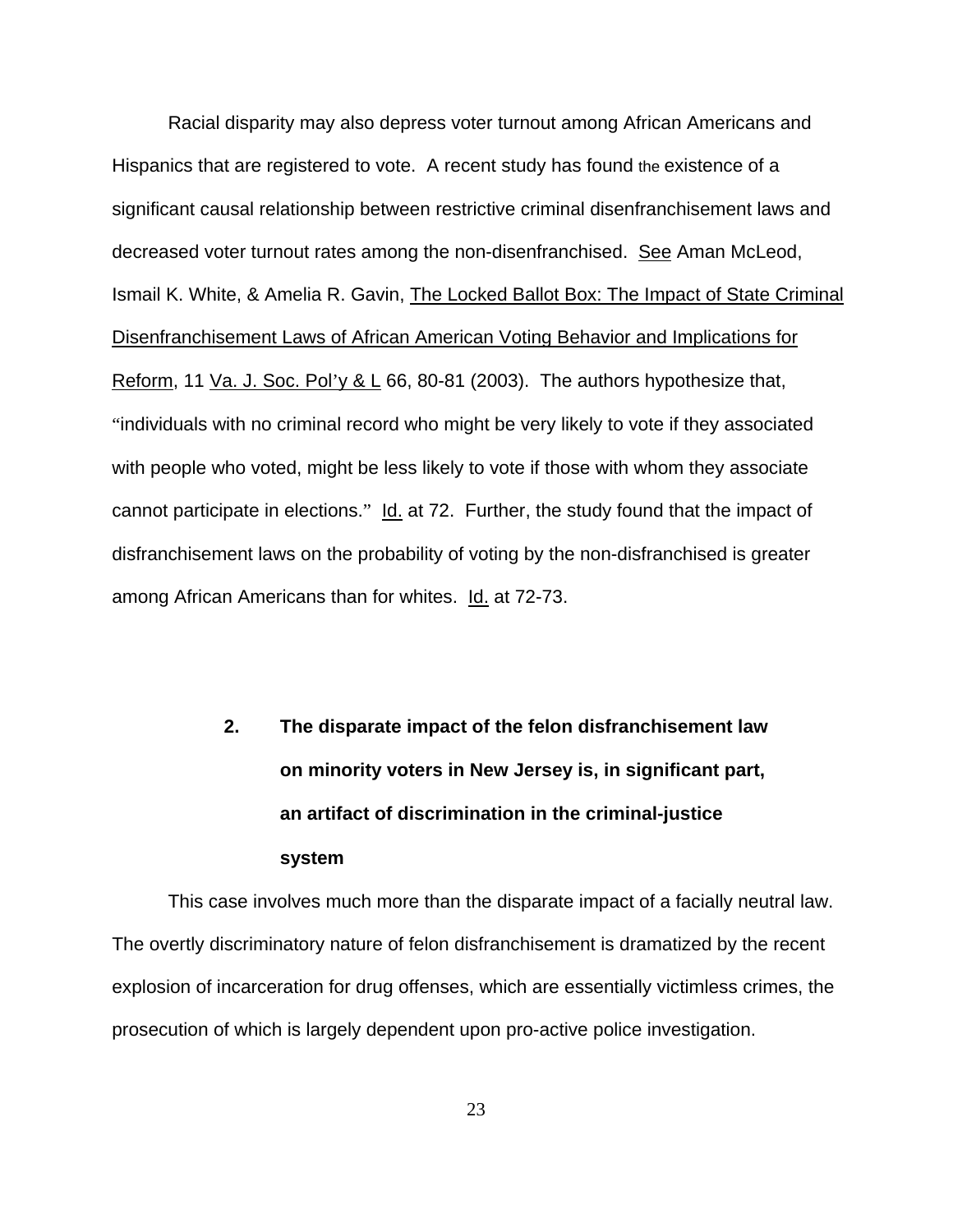The number of drug offenders in New Jersey's state prisons has been growing for two decades as a result of the War On Drugs. The racial disparity in this group is also large and consistent. These drug offenders will be the disfranchised parolees and probationers of tomorrow. The denial of the franchise to convicted felons on parole or probation in New Jersey does not simply affect a larger percentage of African-Americans and Hispanics, significantly impacting and diluting their communities' power at the polls, it also stems directly from institutional discrimination, historically and presently, in the criminal justice system of New Jersey.

The increasing use of incarceration for drug offenders, many of whom are arrested as a result of police encounters which disproportionately focus on members of the minority community, has had an especially disproportionate impact on African-Americans and Hispanics, even though African-Americans and Hispanics do not use illegal drugs any more frequently than whites. This disparate impact has only increased as the emphasis on drug prosecutions, specifically in urban areas, has increased. In 1982, 12 percent of the state's prisoners were drug offenders, and 31 percent of the inmates were white. However, in 2001, 34 percent of the state's prison population consisted of drug offenders and only 18 percent of the prison population was white, a ratio attributed by the New Jersey Department of Corrections to the impact of the 1986 Comprehensive Drug Reform Act which led to targeting of inner-city neighborhoods where the population is overwhelmingly minority. ¶37.

In fact, between 1986 and 1999, the rate at which African-Americans were incarcerated for drug offenses increased by 475 percent, while the rate at which whites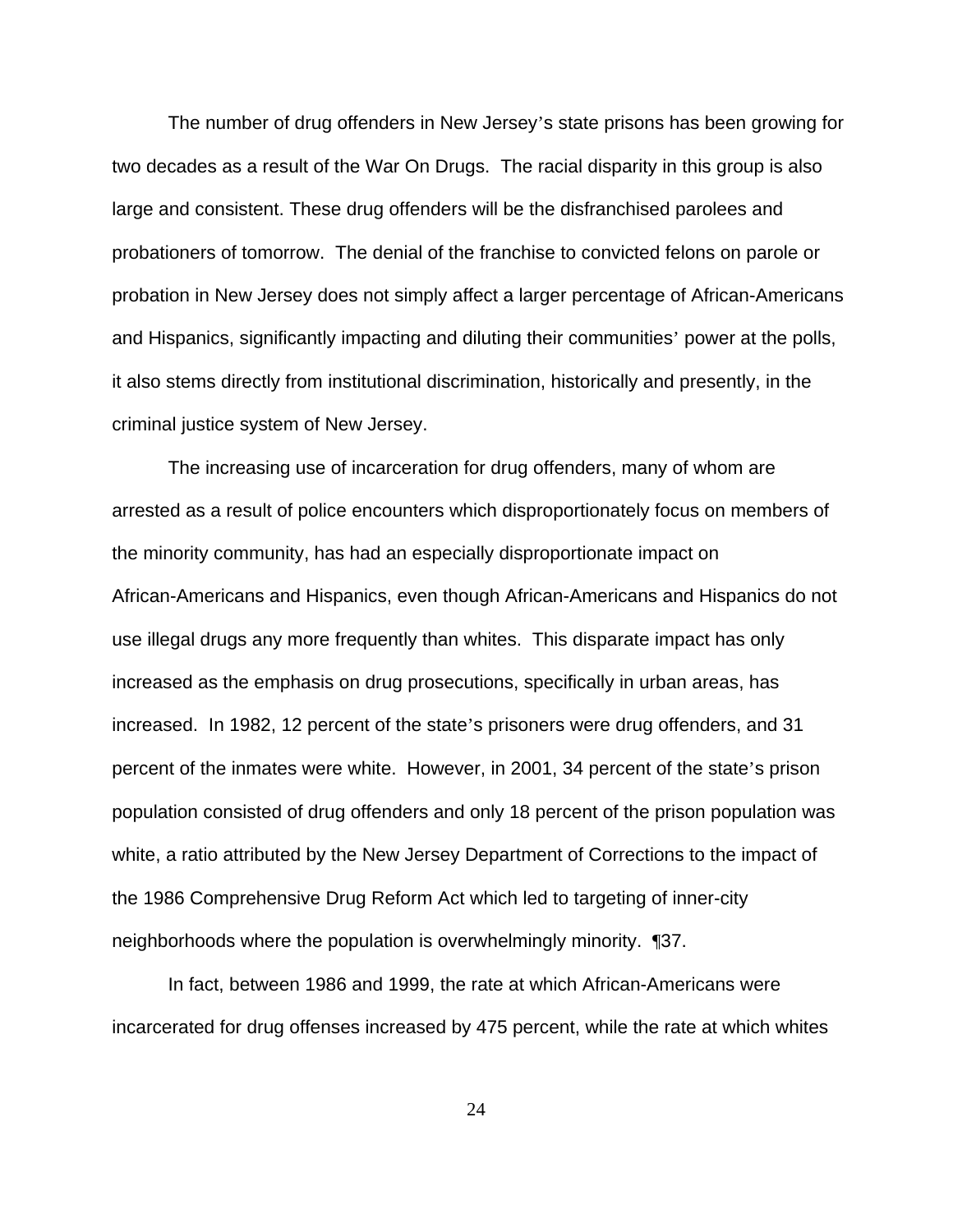were incarcerated for drug offenses increased by only 112 percent. ¶38. This vast increase in the targeting of people of color and their neighborhoods for drug prosecution has been visible in its effects on young people, as the rate of increase of imprisonment between 1986 and 1999 for African-American youth was 646 percent, compared to 186 per cent for white youths. ¶39. These young people, while on parole and probation, are deprived of what is perhaps the most critical period in their entrance to the public arena of voting and politics; felon disfranchisement thus extends the dilution of voting power in African-American and Hispanic communities as the proportion of youth of color on parole and probation grows.

This vastly disparate impact exists despite the fact that national and state research show that whites and minorities use illegal drugs at similar rates. According to the U.S. Department of Health and Human Services, Substance Abuse and Mental Health Services Administration (SAMHSA), in 2002, 8.5 percent of whites, and 9.7 percent of African-Americans reported using illegal drugs in the preceding month, and 9.3 percent of whites, and 9.5 percent of African-Americans reported themselves to be dependent on an illicit substance. ¶40. In New Jersey, a survey is conducted every three years by the New Jersey Division of Criminal Justice among high school students, leading to the publication of results under the title, "Drug and Alcohol Use Among New Jersey High School Students." Id. The last such report, issued in 1999, indicates consistently higher percentage rates of reported usage of illicit substances by white New Jersey high school students than African-American and Hispanic high school students. For example, 46.7 percent of white high school students reported marijuana use, while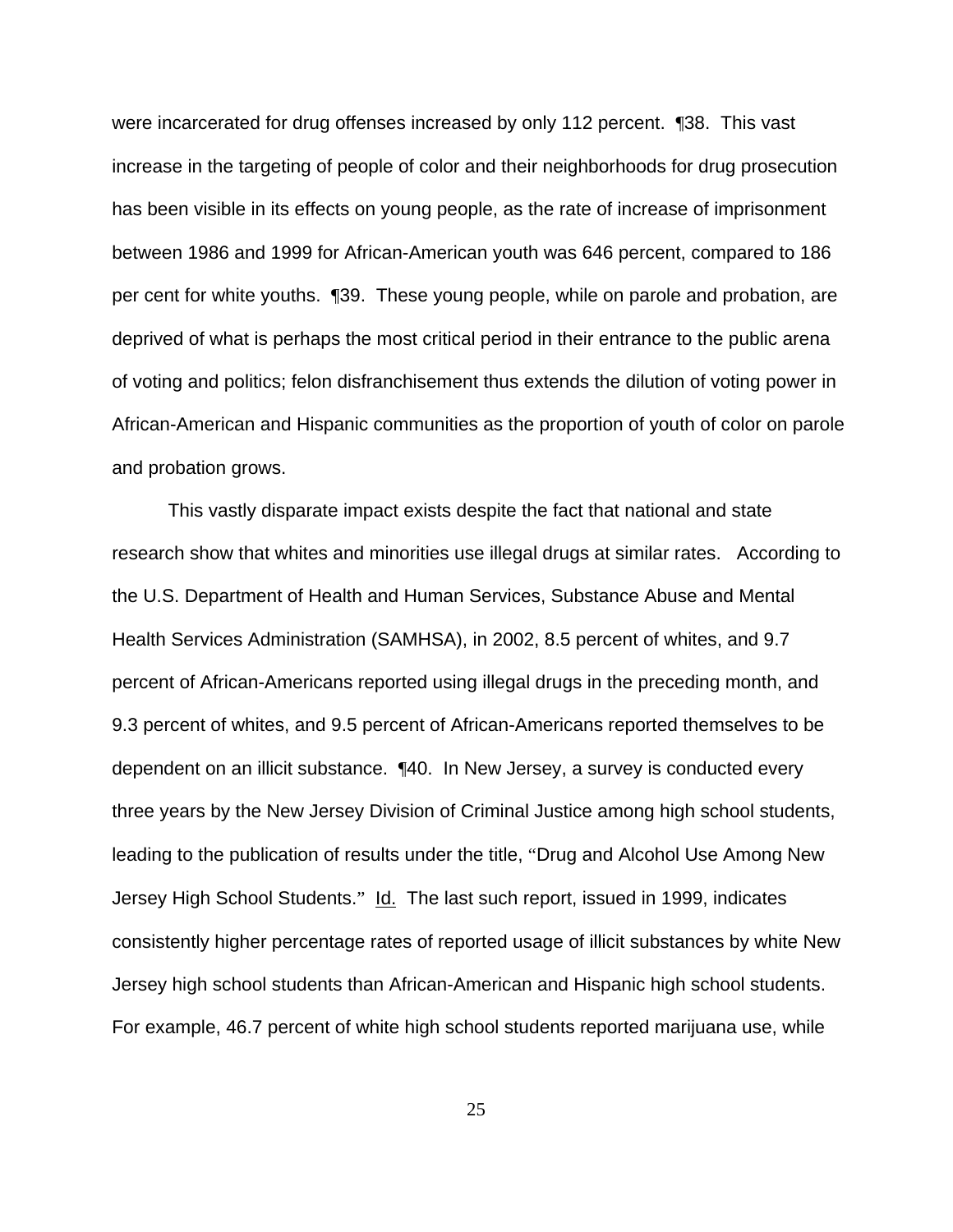40.1 percent of African-American high school students and 36.3 percent of Hispanic high school students reported such use. And 8.6 percent of white high school students reported cocaine use, while 2.4 percent of African-American students and 6.4 percent of Hispanic students reported cocaine use. Id.

Drug prosecutions have thus had a vast and disparate effect upon the voting power of the African-American and Hispanic community in New Jersey as these offenders enter periods of parole or probation, returned to the community yet prohibited from fully participating in its functions. Moreover, the racially discriminatory impact of New Jersey's criminal justice system upon African-American and Hispanic communities is not limited to drug prosecutions.

Institutional discrimination in New Jersey's criminal justice system was proven recently in the litigation surrounding the racial profiling practiced by New Jersey State Police in highway traffic stops. The "racial profiling" scandal revealed the depths of institutionalized racism and targeting of minorities for criminal prosecution within one sector of the criminal justice system, the New Jersey State Police and its Highway Patrol. Indeed, the New Jersey State police, through racial profiling practices, targeted African-American motorists for searches and stops, specifically seeking drug seizures and prosecutions. \_36. There was found to be "at least a *de facto* policy on the part of the State Police out of the Moorestown Station of targeting blacks for investigation and arrest ... The statistical disparities and standard deviations revealed are stark indeed.... The utter failure of the State Police hierarchy to monitor and control a crackdown program like DITU or investigate the many claims of institutional discrimination manifests it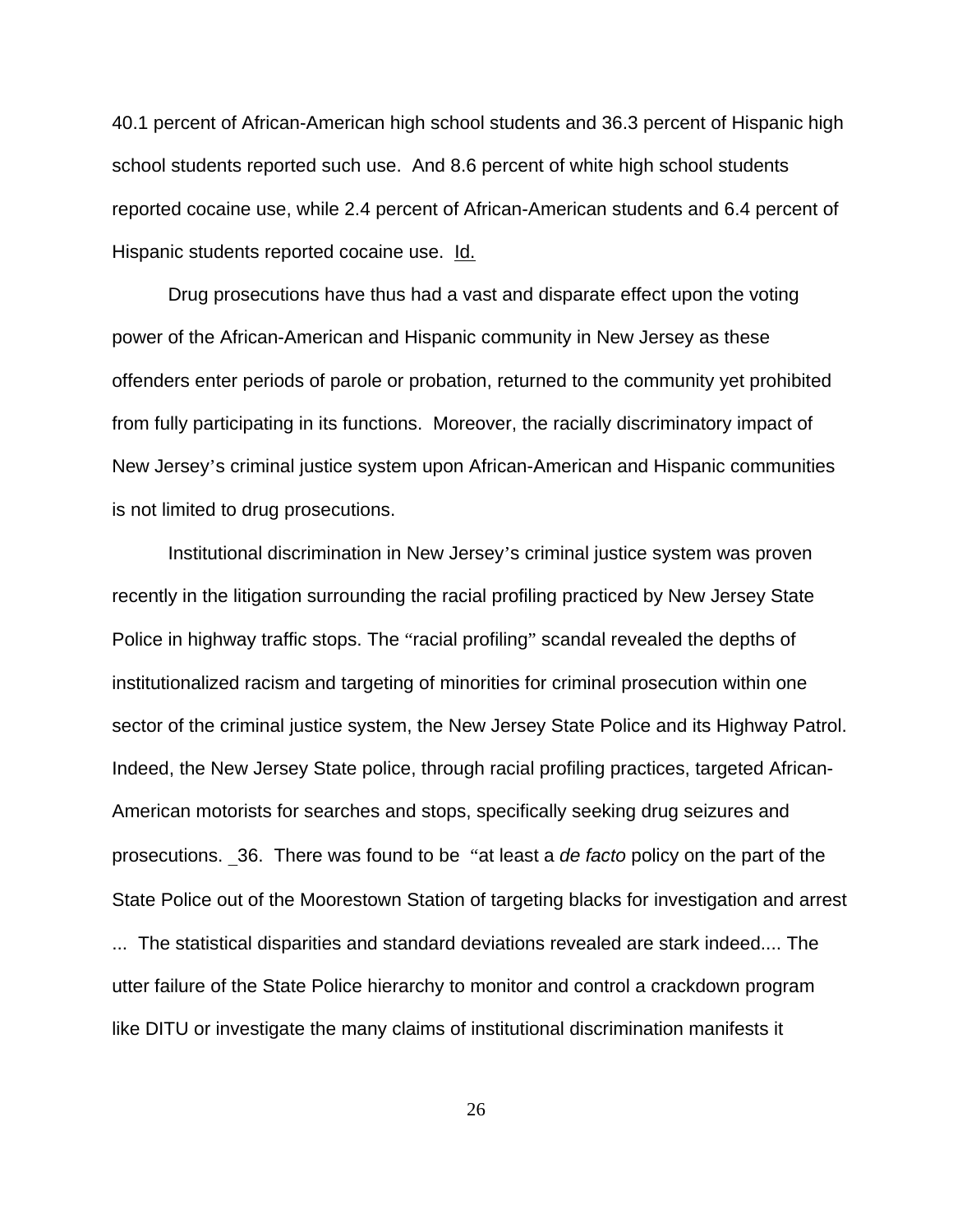indifference if not acceptance." State v. Soto, supra, 324 N.J. Super. at 84-85. Indeed, the Soto court found that evidence presented showed that "the State Police hierarchy allowed, condoned, cultivated and tolerated discrimination" in its ranks. Id. at 78. Many defendants entered the criminal justice system solely or primarily because of the practice of racial profiling among the New Jersey State Police, a practice that was pursued as a common and continuous policy.

As acknowledged in Attorney General Peter Verniero's "Interim Report of the New Jersey State Police Regarding Allegations of Racial Profiling" issued April 20, 1999, "[T]he underlying conditions that foster disparate treatment of minorities have existed for decades in New Jersey ... and will not be changed overnight."  $\_36$  $\_36$  (B).  $^6$  As the Report then noted:

The fact that the arrest rates for whites was comparatively low does not mean that white motorists are less likely to be transporting drugs, but that they were less likely to be suspected of being drug traffickers in the first place, and, thus, less likely to be subjected to probing investigative tactics designed to confirm suspicions of criminal activity such as, notably, being asked to consent to a search.

## Id.

In addition, despite efforts on the part of the State of New Jersey to address the problem of racial profiling, they have not been "changed overnight." The problem has persisted into the Twenty-First Century, with African-American and Hispanic drivers continuing to be singled out for suspicion, stops, searches, and – perhaps- eventual prosecution. In 2001, Attorney General Farmer testified that African-American and

<span id="page-38-0"></span> <sup>6</sup>  $6$ The full report may be found at http://www.state.nj.us/lps/intm 419.pdf.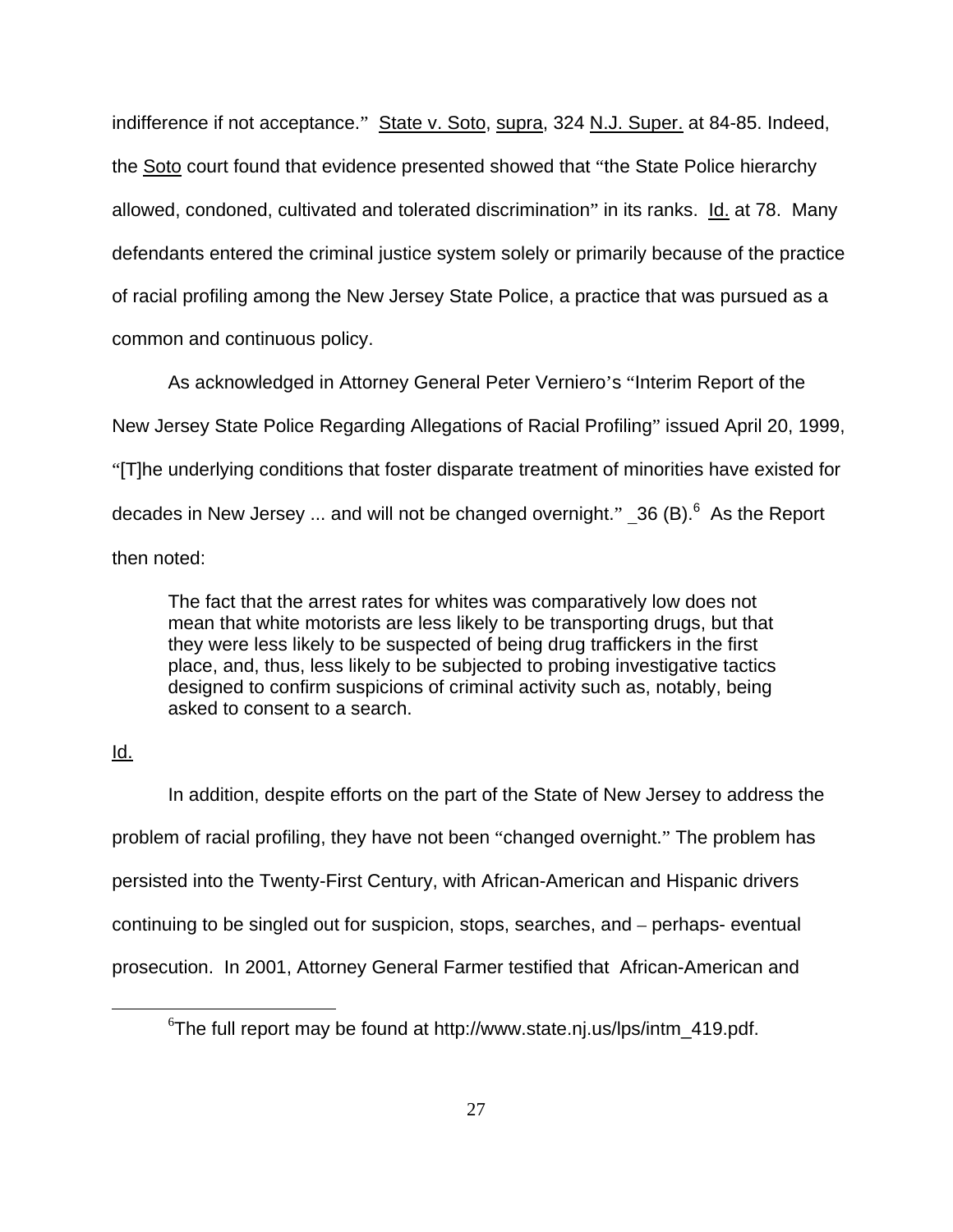Hispanic motorists continued to be subjected to a disproportionately high number of the traffic stops conducted by State Police. ¶36©). The persistence of the racial profiling problem points to a reality that discrimination in the criminal justice system is not merely a problem of inadequate policy structures on the part of the New Jersey State Police, but rather indicative of stereotyping, racism and discrimination prevalent across society and reflected in the operation of the criminal justice system.

Racial profiling on the highways of New Jersey was aimed specifically at "rid[ding] New Jersey of the scourge of drugs." Soto, 324 N.J. Super. at 74. Indeed, the number and percentage of drug offenders in New Jersey's state prison system has skyrocketed, and with it the disparity of drug convictions for African-Americans and Hispanics compared to whites. While state and national surveys continue to indicate that whites, African-Americans and Hispanics use drugs at roughly equal rates, the rates of arrest, prosecution and conviction for drug use for African-Americans and Hispanics continue to greatly exceed those of whites. While whites use drugs, they are not targeted as a group for drug enforcement and prosecution, unlike African-Americans and Hispanics.

In similar cases in state and federal courts elsewhere in the country, courts have found that felon disfranchisement is deeply related to discrimination inherent in the criminal justice system, and that there is a "nexus between disenfranchisement and racial bias in other areas." Johnson v. Bush, 353 F. 3d 1287, 1306 (11th Cir. 2004). Thus, the criminal justice system cannot be separated from the process of felon disfranchisement. In Farrakhan v. Washington, it was found that:

[t]o the extent that racial bias and discrimination in the criminal justice system contribute to the conviction of minorities . . . such discrimination